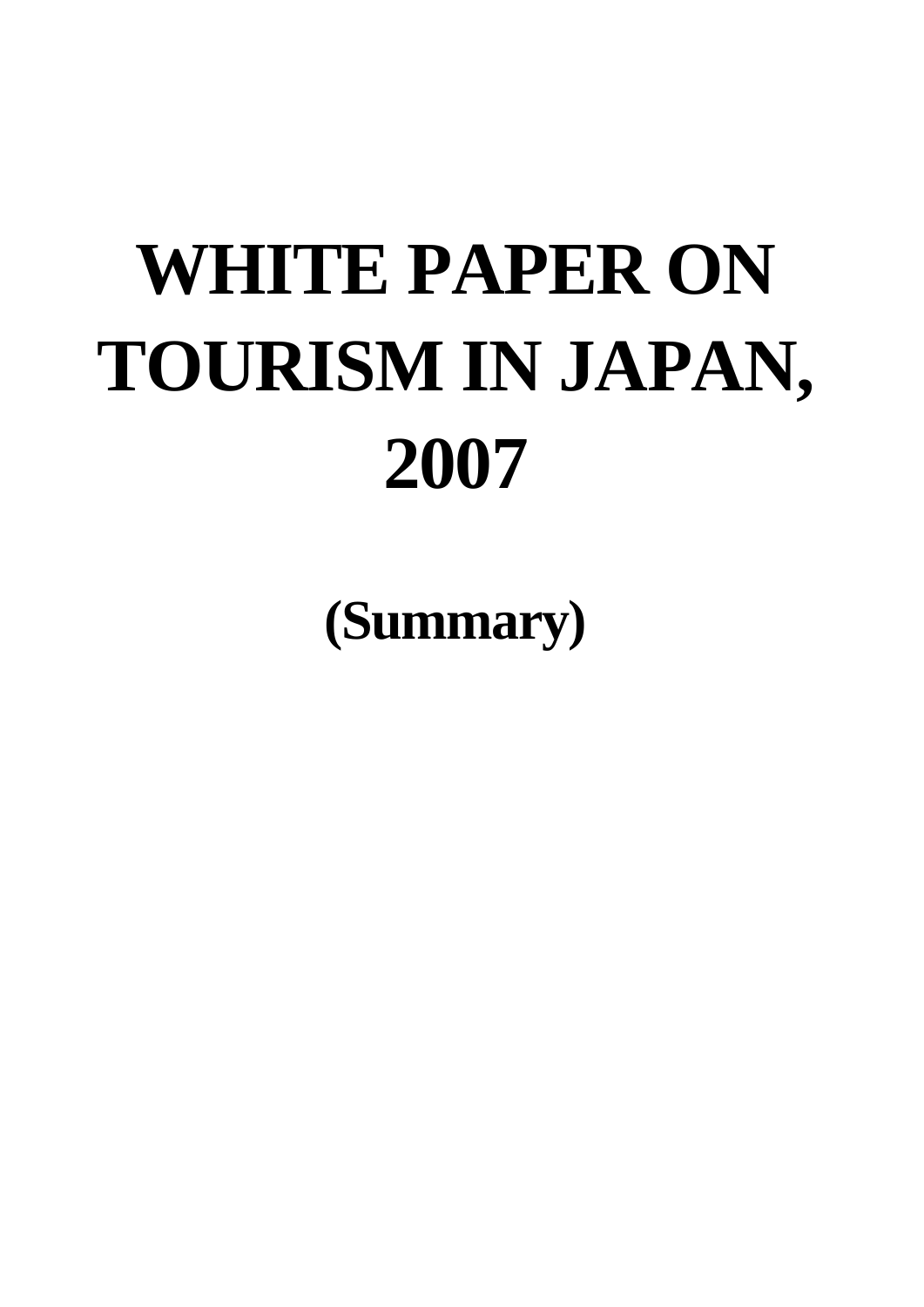# **CONTENTS**

# **Current Status of Tourism in FY2006**

| Part I    | New Strategies for a Tourism Nation                                                          |
|-----------|----------------------------------------------------------------------------------------------|
| Chapter 1 | Establishment of the Tourism Nation Promotion Act • • • • 1                                  |
| Chapter 2 |                                                                                              |
| Part II   | Status of Tourism and Measures in FY2006                                                     |
| Chapter 1 |                                                                                              |
| Chapter 2 | Creating Attractive, Internationally Competitive Tourist Locations • • • • • • 24            |
| Chapter 3 | Strengthening the International Competitiveness of the Tourism Industry and Developing Human |
|           | Resources to Contribute to the Promotion of Tourism • • 28                                   |
| Chapter 4 | Promoting International Tourism •••••••••••••••••••••                                        |
| Chapter 5 | Improving the Environment to Encourage Tourist Travel · · · · · · · · · · 30                 |

## **Measures for Tourism in FY2007**

| Chapter 1 | Creating Attractive, Internationally Competitive Tourist Locations • • • • • • • 32                                                |
|-----------|------------------------------------------------------------------------------------------------------------------------------------|
| Chapter 2 | Strengthening the International Competitiveness of the Tourism Industry and Developing Human                                       |
|           | Resources to Contribute to the Promotion of Tourism $\cdot \cdot \cdot \cdot$ 33                                                   |
| Chapter 3 |                                                                                                                                    |
| Chapter 4 | Improving the Environment to Encourage Tourist Travel $\cdot \cdot \cdot \cdot \cdot \cdot \cdot \cdot \cdot \cdot \cdot \cdot 34$ |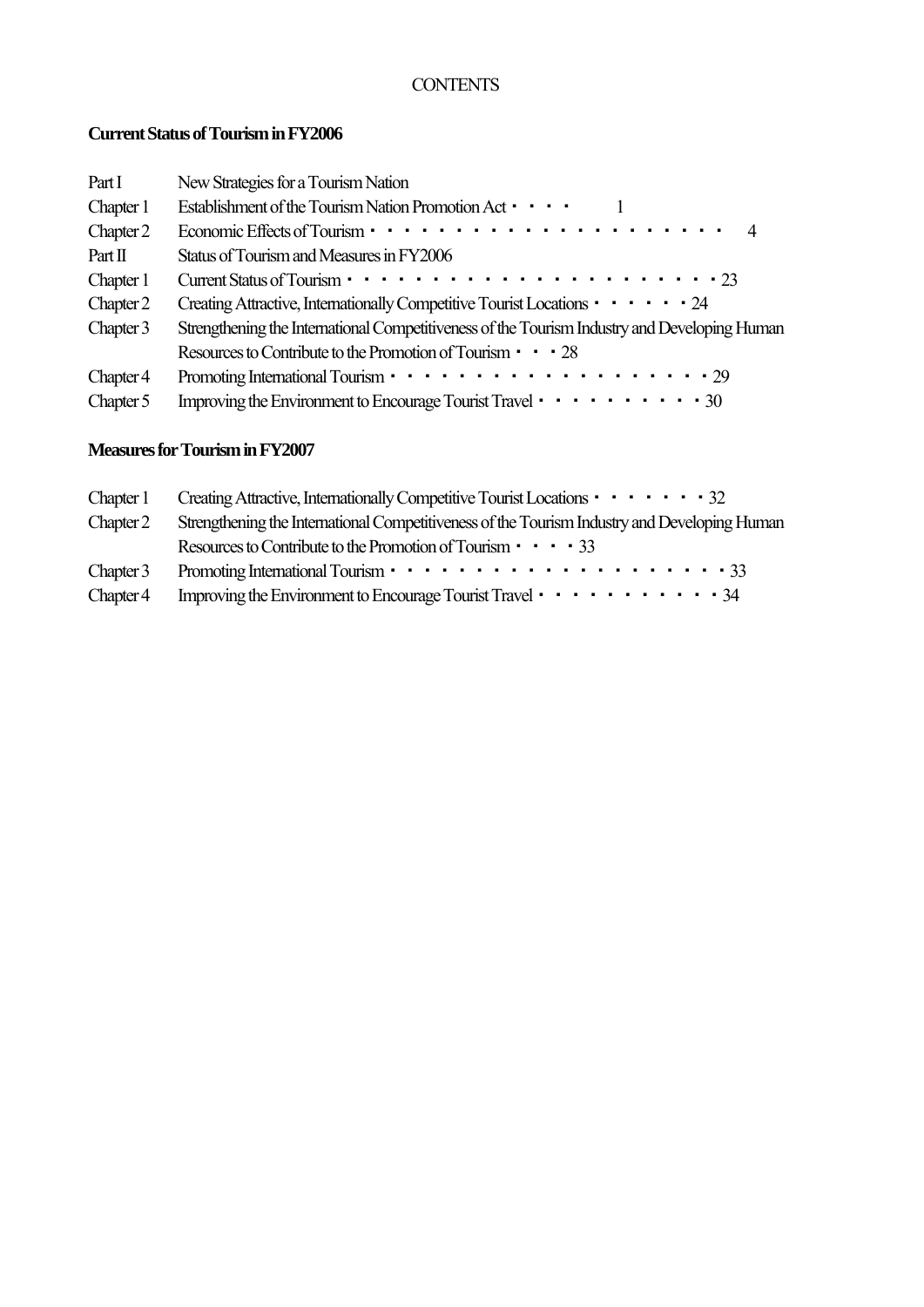# **Current Status of Tourism in FY2006**

## Part I New Strategies for a Tourism Nation

#### Chapter 1 Establishment of the Tourism Nation Promotion Act

## **Section 1 Background to the Enactment of the Tourism Nation Promotion Act**

In the 43 years since the Tourism Basic Act was enacted, the circumstances surrounding tourism in Japan have changed dramatically. We have entered an era of low birth rates and population aging on a scale not witnessed elsewhere in the world, as well as growing expectations of full-scale global interaction. These changes have made it necessary to clarify and define national initiatives aimed at creating a "Tourism Nation", with a view to making Japan "a country that is good to live in and good to visit". As a result, the Tourism Nation Promotion Act, which highlights tourism as an important cornerstone of national policy in the 21st century, was enacted on December 13th, 2006 and came into effect on January 1st, 2007.

#### **Section 2 Outline of the Tourism Nation Promotion Act**

1 Purpose (related to Article 1)

The stated purpose of the Act is to contribute to the growth of the national economy, improve the stability of the national way of life and enhance international understanding by comprehensively and systematically promoting measures aimed at creating a Tourism Nation.

2 Basic concepts of measures (related to Article 2)

The basic concepts stated in the Act are ① that it is important to create "a country that is good to live in and good to visit" through proactive local efforts that harness creative ideas, ② that steps must be taken to promote tourist travel by the Japanese public, ③ that an international vision must be applied, and ④ that mutual links need to be forged between the administration, residents and tourism operators.

3 Duties of relevant participants (related to Articles 3-6)

The duties stated in the Act are ① that the national government has the duty of comprehensively formulating and implementing measures aimed at creating a Tourism Nation, ② that local authorities have the duty of independently and proactively formulating and implementing measures, as well as striving to establish wide-region collaborative efforts, ③ that residents should strive to play an active role in creating attractive tourist locations, and ④ that tourism operators should endeavor to take proactive initiatives, with due consideration for the welfare of residents. 4 Basic measures (related to Articles 12-25)

On the goal of "Creating Attractive, Internationally Competitive Tourist Locations", the Act provides that travel-related facilities and transport facilities should be developed. At the same time, efforts should be made to provide quality services and form tourist locations that harness the characteristics of a region and make use of tourism resources – historical sites, beauty spots, landscapes with historical character and outstanding natural features, attractive scenery, culture, and industry – while taking steps to preserve and nurture them.

As concerns "Strengthening the International Competitiveness of the Tourism Industry and Developing Human Resources to Contribute to the Promotion of Tourism", services are to be provided to meet the more sophisticated demands of tourists and the diversification of travel formats. The knowledge and abilities of tourism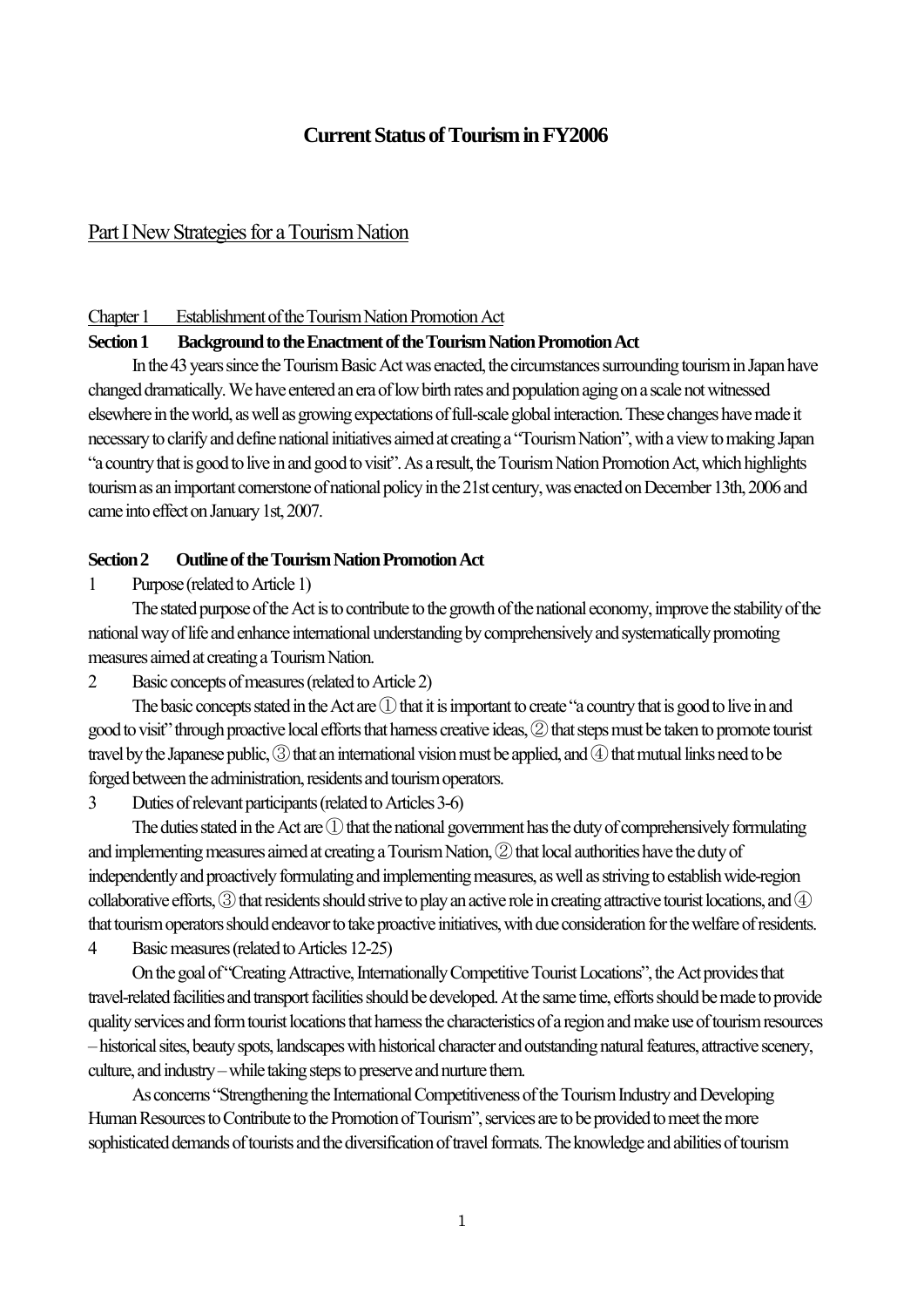industry workers are to be improved, and knowledge on the culture, history and other features unique to a region is to be disseminated.

As for "Promoting International Tourism", the Act states that interregional exchanges and youth exchanges with other countries need to be encouraged in order to promote global interchange, including overseas travel by Japanese citizens, while essentially maintaining the principles of the Tourism Basic Act on promoting inbound tourism from overseas.

On "Improving the Environment to Encourage Tourist Travel", finally, the Act emphasizes the need to improve holiday-related systems and in other ways encourage employees to take paid holidays, as well as easing the concentration of demand for tourist travel in specific seasons. With a view to improving the services provided to travelers, meanwhile, steps should be taken to promote Japan's excellent traditional food culture, other aspects of our living culture, industries, etc., make tourist travel easier for elderly or disabled persons, foreigners and other travelers who require special consideration, develop new areas of tourist travel, preserve environments and scenery in tourist locations, maintain statistics, and so on.

#### **Section 3 Formulation of the Tourism Nation Promotion Plan**

The Tourism Nation Promotion Act provides that the government shall formulate the Tourism Nation Promotion Plan, as the Master Plan for creating a Tourism Nation. As well as incorporating the basic aims and goals of measures aimed at creating a Tourism Nation, the Basic Plan should specify, among others, measures related to "Creating Attractive, Internationally Competitive Tourist Locations", "Strengthening the International Competitiveness of the Tourism Industry and Developing Human Resources to Contribute to the Promotion of Tourism", "Promoting International Tourism" and "Improving the Environment to Encourage Both Domestic and Inbound Tourist Travel". These measures are to be comprehensively and systematically devised by the government, as indicated in the Basic Act.

#### **Section 4 National Convention to Promote the "Tourism Nation" Japan, etc.**

To commemorate the enactment of the Tourism Nation Promotion Act, the Ministry of Land, Infrastructure and Transport held a "Commemorative National Convention to Promote the "Tourism Nation" Japan" on March 13th, 2007. The Convention was attended by Akie Abe, wife of Prime Minister Shinzo Abe, together with more than 700 other participants, and was brought to a successful conclusion with the adoption of the "National Convention to Promote the "Tourism Nation" Japan" Declaration.

National Convention to promote the "Tourism Nation" Japan Tourism Nation promotion pamphlets



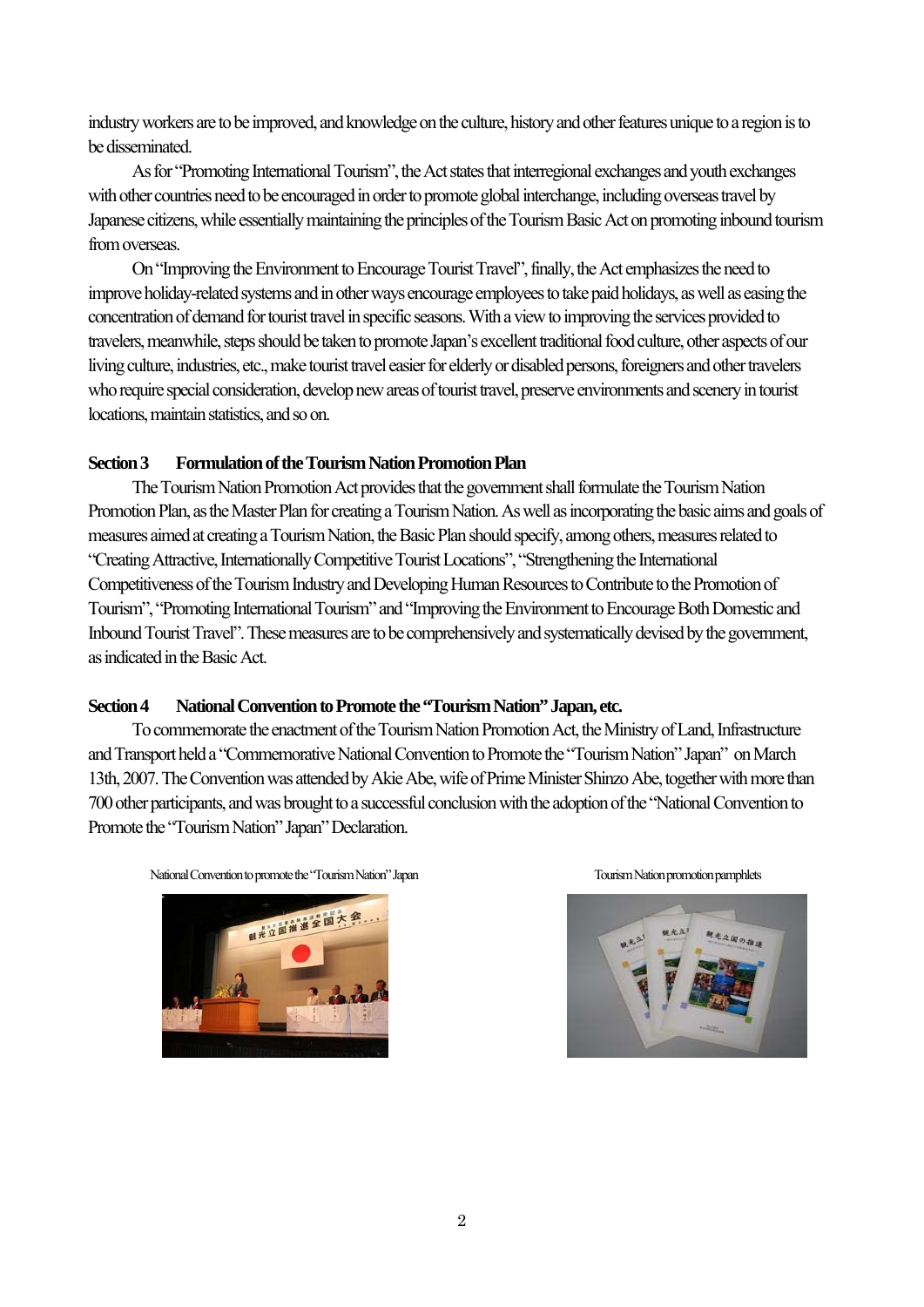# Proclamation of "All-Japan Tourism State Promotion Convention"

Through exchanges of people, tourism "enables a country's glories to be seen." It contributes to realization of citizens' daily living abundance and establishment of a status of honor in international society. Its sustained development improves the stability of the people's daily living, and is a symbol of peace.

Today we celebrate at this "All-Japan Tourism State Promotion Convention" the coming into force of the Tourism State Promotion Basic Act. We proclaim reaffirmation of the importance of tourism state promotion, as well as creation of "a good country to live in and to visit," whereby for realization of a tourism state the central government, regional public bodies, tourism firms and each of us individually play positive roles in our respective venues.

March 30, 2007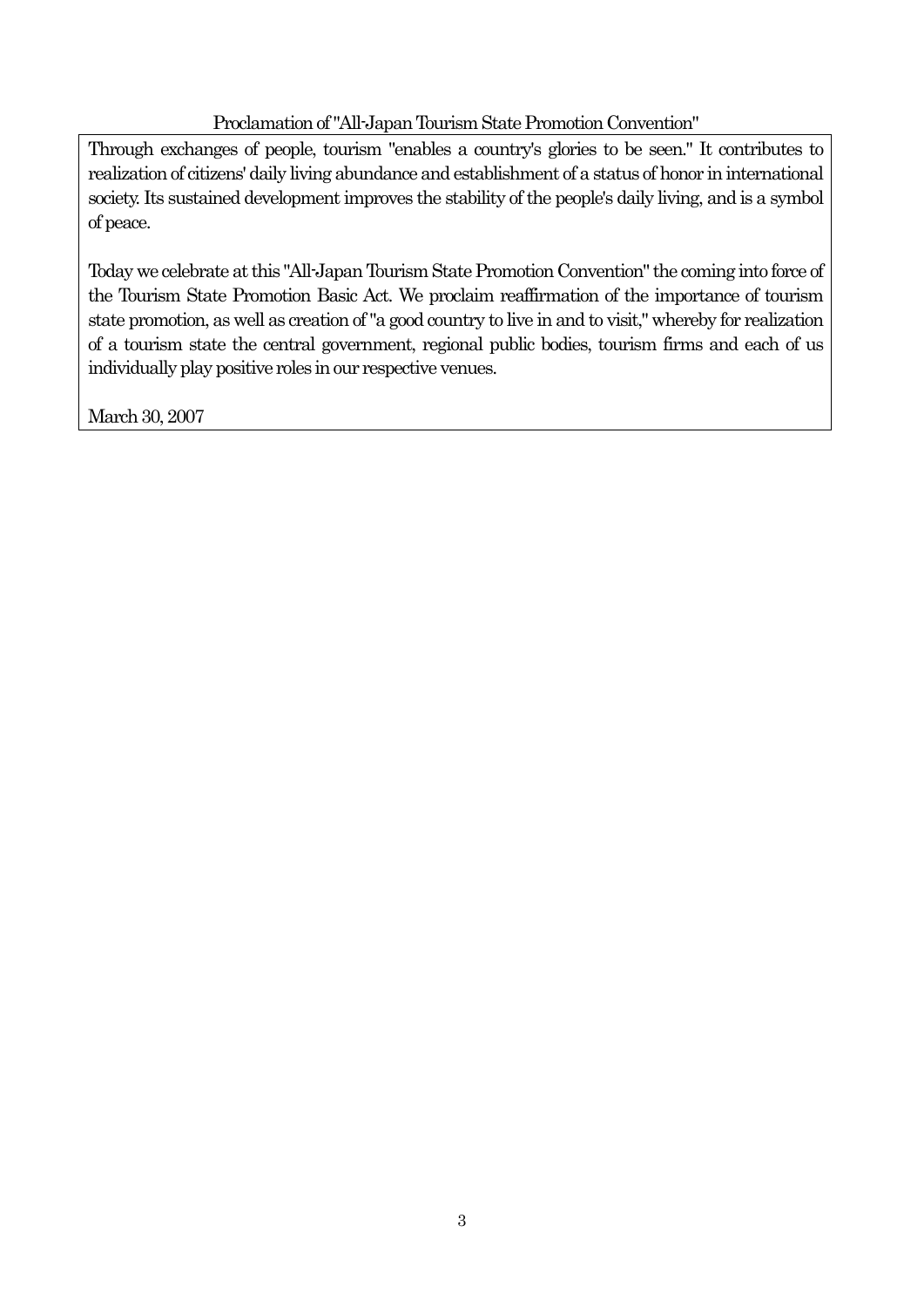#### Chapter 2 Economic Effects of Tourism

# **Section 1 Economic Effects of Tourism on Japan as a Whole**

- 1 Economic Effects in FY2005
- (1) Current status of tourism consumption

The value of domestic tourism consumption by the Japanese public in FY2005 was 16.41 trillion yen for overnight trips (a decrease of 1.4% from the previous fiscal year) and 4.66 trillion yen for day trips (an increase of 2.7%). The increase in the consumption value for day trips compared to the previous fiscal year is partially attributed to the effect of the Aichi Expo, which was held that year.

The value of tourism consumption by foreign tourists in Japan was 1.65 trillion yen (an increase of 3.9% from the previous fiscal year), accompanying an increase in foreign tourists during that year.

When these figures are aggregated, the overall value of domestic tourism consumption in Japan was 24.43 trillion yen, more or less on a par with the previous fiscal year.





#### (2) Economic effects of tourism on Japan as a whole

The direct economic effects on the Japanese economy due to this domestic tourism consumption (total 24.43 trillion yen) in FY2005 are estimated as a direct added value induction effect of 12.34 trillion yen and an employment induction effect of 2.29 million workers.

Besides this, the production wave effect of this tourism consumption, including indirect effects, is estimated at 55.31 trillion yen (5.8% of the value of domestic production), the added value induction effect at 29.67 trillion yen (5.9% of gross domestic product (nominal GDP)), and the employment induction effect at 4.69 million workers (7.3% of all persons in employment).

Note: Derived from the Land, Infrastructure and Transportation Ministry's "Research related to the economic effects of the travel and tourism industries, VI"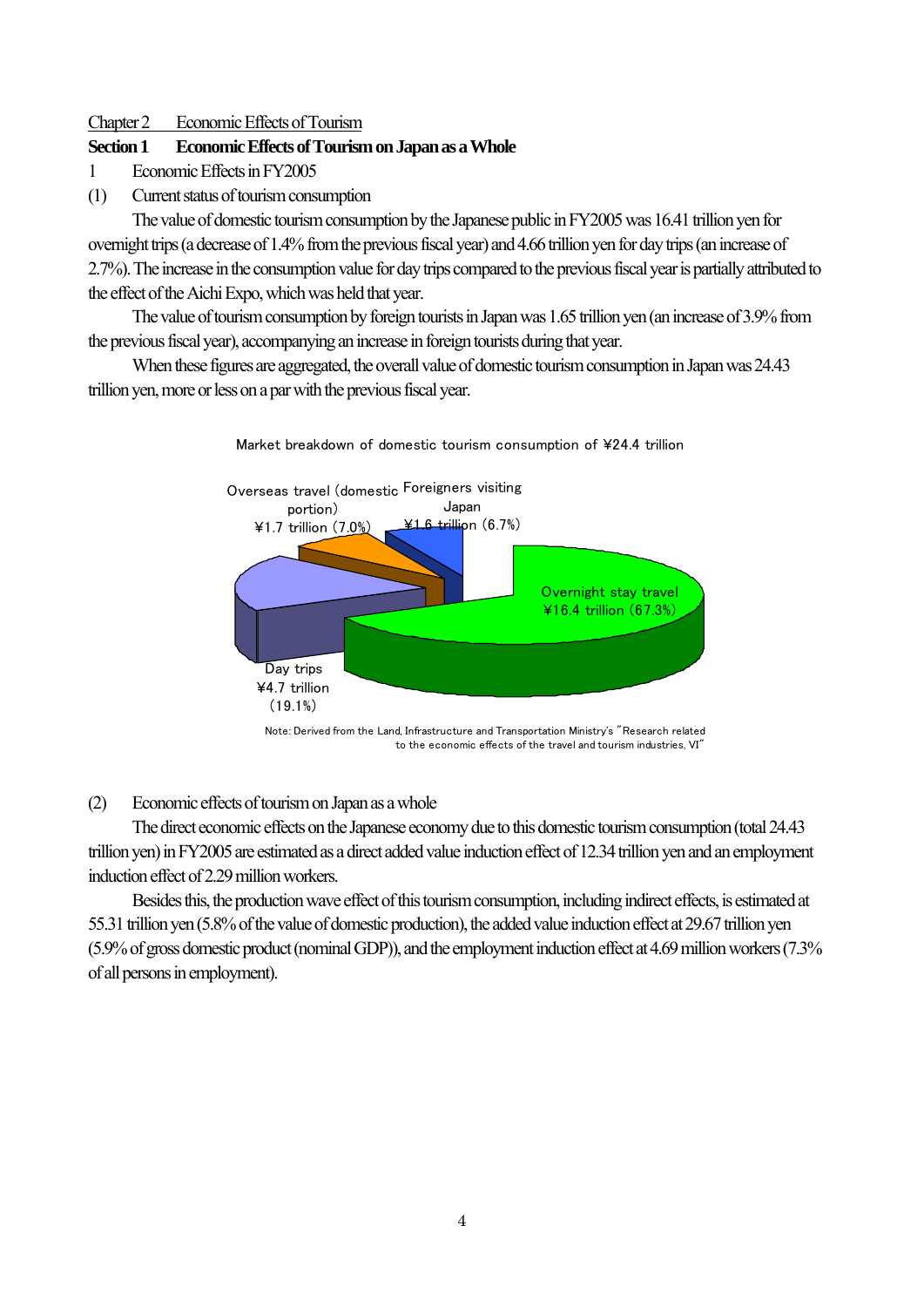

3. Corresponding to nominal GDP of ¥503.4 trillion in the national economy computation (FY 2005)

4. Corresponding to number of employed persons 64.04 million, in the national economy computation (FY 2005)

(3) Economic effects of tourism on Japanese industry

As well as having direct economic effects on tourism-related industries, Japan's tourism consumption also has a production wave effect on a broad spectrum of domestic industries, by stimulating household consumption by persons employed in tourism-related industries.

The direct economic effects of the value of tourism consumption on related industries include 6.36 trillion yen in the transportation industry and 4.26 trillion yen in the accommodation industry, showing that the effect is particularly large on industries directly linked to tourism.

According to an estimation of economic effects in FY2005, meanwhile, tourism consumption has also impacted other industries besides those mentioned above. Namely, the effect on the agriculture, forestry and fisheries industry is estimated at 1.28 trillion yen, that on the food industry at 3.88 trillion yen and that on the eating-out industry at 3.7 trillion yen. Similarly, the employment induction effect is estimated to be 540,000 workers in the agriculture, forestry and fisheries industry and 720,000 in the retail industry, revealing significant wave effects not only on the accommodation and transportation industries but also on agriculture, forestry and fisheries, food, retail and other **industries** 



Note: From the Land, Infrastructure and Transportation Ministry's "Research related to the economic effects of the travel and tourism industries, VI"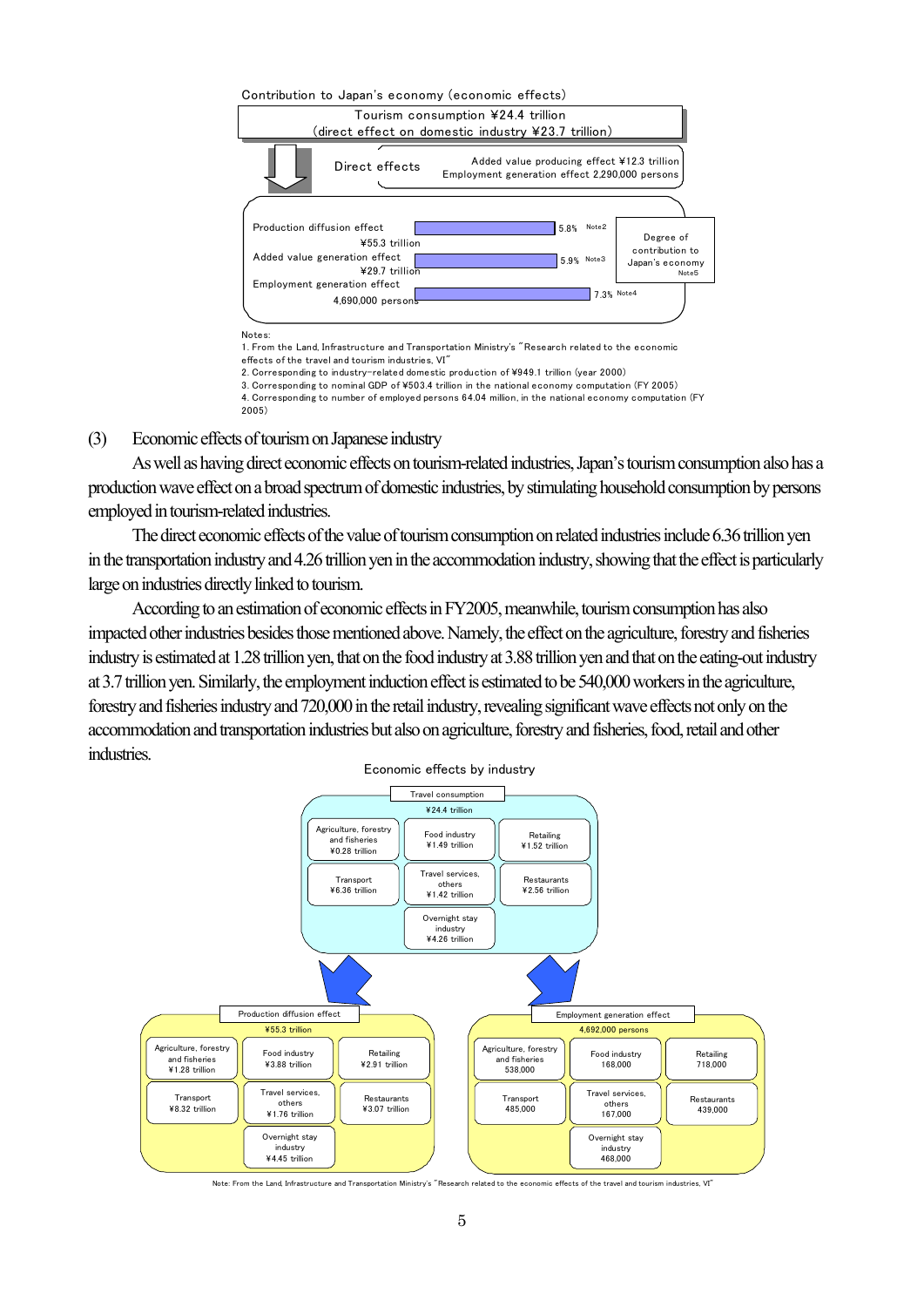#### 2 Projection of Economic Effects in FY2010

We projected the economic effects of tourism in 2010 with reference to "Population Projections for Japan"<sup>> \*\*</sup> and "Course and Strategies of the Japanese Economy": New Growth Economy Transition Scenario<sup>※2</sup>. Our projections were also based on ① the number of foreign travelers to Japan reaching 10 million, ② an increased tourism demand by the postwar "baby boomer" generation after retirement, and ③ an improved ratio of paid holidays for those still in employment.

(1) Projection of the value of domestic tourism consumption

① The impact on domestic tourism consumption due to an increase in foreign travelers to Japan

If the number of foreign travelers to Japan reaches 10 million in 2010, an increase of 840 billion yen in the value of domestic tourism consumption is projected. The total value of tourism consumption by foreign travelers to Japan is estimated at 2.48 trillion yen<sup>\*3</sup>.

② The impact on domestic tourism consumption due to increased leisure activity following retirement by the "baby boomer" generation

When members of the so-called "baby boomer" generation (assumed to be persons aged 55-59<sup>384</sup>; in 2005, these comprised 5.08 million males and 5.18 million females) reach retirement age, their leisure activities are expected to increase beyond those of previously retired generations. Based on this expectation, the increase in travel frequency by baby boomers after retirement is regarded as the difference between the annual frequency of participation in travel by baby boomers 10 years from now and the annual frequency of participation in travel by people currently in their early sixties (according to the "White Paper of Leisure 2006" by the Japan Productivity Center for Socio-Economic Development<sup>※5</sup>). In comparison with FY2005, domestic day trips are assumed to increase 1.58 times for males and 1.68 times for females, and domestic overnight trips 0.50 times for males and 0.73 times for females.

We also assumed that the number of overnight stays associated with travel by baby boomers after retirement would be one night longer than the current average number of overnight stays by that generation, due to an increased inclination towards longer holidays and the development and marketing of attractive travel goods to suit longer holidays.

The increase in the value of tourism consumption resulting from this is estimated to be 1.1 trillion yen.

③ The impact on domestic tourism consumption due to an increased ratio of paid holidays given to working generations

The ratio of paid holidays given to currently working generations was 46.6% in 2005, this being in a gradually decreasing trend. However, we assumed that the ratio would rise to 55% in 2009 (the target set by a decision of the Council on Measures for the Society with a Declining Birthrate on December 24th, 2004), and that this situation would moreover continue until 2010. We then estimated the impact of this on domestic tourism consumption.

Specifically, the total increase in days of paid holidays in Japan as a whole due to the increased ratio of paid

l

<sup>※</sup>1 Based on figures in "Population Projections for Japan (Dec. 2006 Projections)" by the National Institute of Population and Social Security Research (estimates based on low birthrate and medium mortality).

<sup>※</sup>2 Based on the Cabinet Office "Course and Strategies of the Japanese Economy": New Growth Economy Transition Scenario (consumer price index in Fiscal Expenditure Reduction Case A (fiscal expenditure reduction of 14.3 trillion yen)) (FY2005: 0.98, FY2010: 1.03).

<sup>※</sup>3 Japan National Tourist Organization, April 2007 "JNTO Survey Report on the Economic Wave Effect of Travel by Foreign Tourists".

<sup>※</sup>4 The definition of baby boomers in the "White Paper of Leisure 2006" was used when making projections (the postwar baby boom generation is defined as people aged 55 to 59).

<sup>※</sup>5 The annual travel frequency of baby boomers in 5 years' time is assumed to be the same as that of the current generation aged 60-64.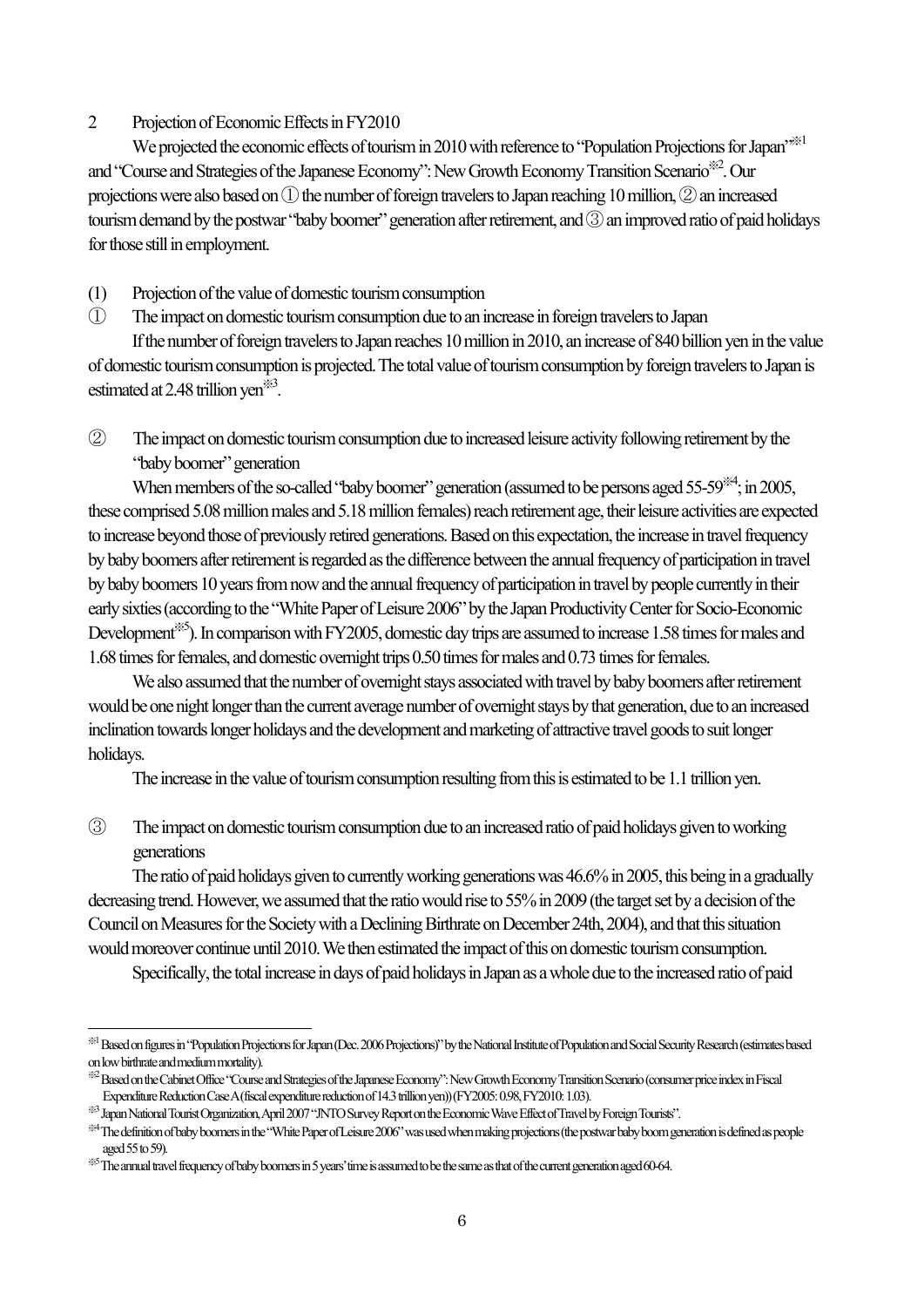holidays is estimated to be 72.62 million days<sup>※1</sup>. Based on the fact that day trips represent 33.3% of these days and 41.0% of them are used for overnight trips, and also that family travel accounts for 45.2% of all travel, the increase in the value of tourism consumption is estimated to be 2.16 trillion yen.

④ The value of domestic tourism consumption in 2010

The value of domestic tourism consumption in 2010, with the projected increases in the value of tourism consumption shown in  $\mathbb D$  to  $\Im$  above  $\H\stackrel{3}{\sim}$ , is estimated to be 29.66 trillion yen, or an increase of 21.4% from FY2005.



(2) Projection of economic effects

 $\overline{a}$ 

If domestic tourism consumption to the value of 29.66 trillion yen is generated in 2010, the resultant production induction effect is estimated at 65.20 trillion yen, the added value induction effect at 35.77 trillion yen (6.2% of nominal GDP) and the employment induction effect at 5.28 million workers (8.2% of all persons in employment). Compared to FY2005, the weight of tourism within the Japanese economy as a whole would therefore increase still further.

Meanwhile, both the frequency of overnight trips and the number of overnight stays by Japanese citizens have been in a decreasing trend in recent years, while the value of domestic tourism consumption has also remained on a par. In view of this, our projection that the value of tourism consumption in 2010 would be more than 20% greater than that in FY2005, as well as our projection of economic effects based on this, may be seen as overly optimistic, even when considering increased leisure activity by baby boomers and the transition to economic growth. Nevertheless, for tourism to contribute to the further growth of the Japanese economy, the key will be for regions, residents, tourism-related entities and others to stimulate tourism exchanges – for example, by taking positive steps to enhance the attraction of regional resources and make effective use of them – rather than a passive attitude of waiting for leisure activity by baby boomers to increase. It is vital that the various regions make redoubled efforts to enhance economic effects, partly by referring to the case study analysis in the following section.

 $^{261}$  (Number of employees)  $\times$  (average days of paid leave)  $\times$  (rate of increase in taking paid leave)  $=$  (increased days of paid leave)

<sup>※</sup>2 The impact on domestic tourism consumption due to the increase in foreign travelers to Japan is reflected in the estimated value of domestic tourism consumption in 2010.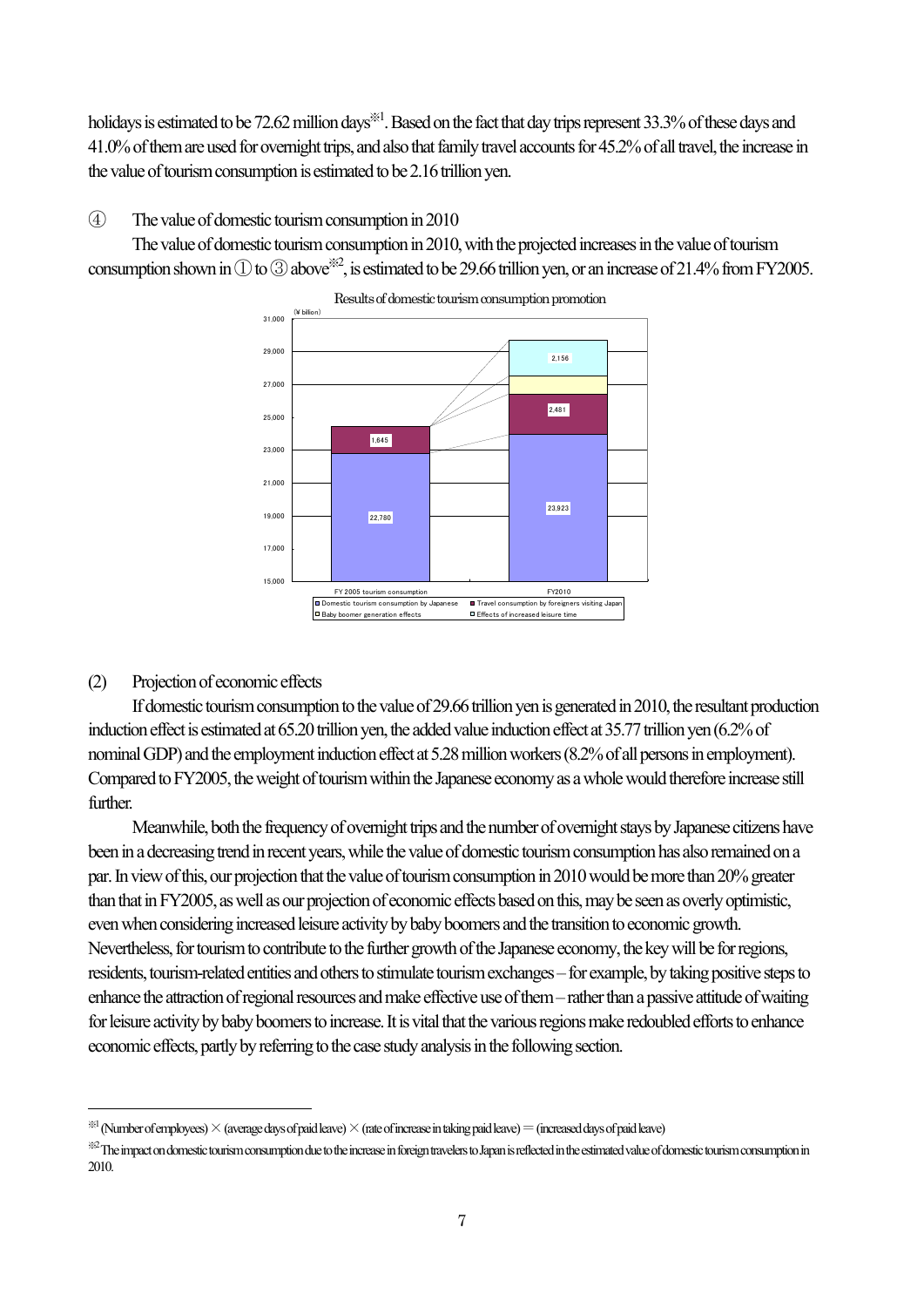

#### **Section 2 Economic Effects on Regional Areas**

To stimulate regions through tourism, it will be important to increase the economic effects due to increased tourism consumption in those regions. From this perspective, we selected the four prefectures of Aomori, Gumma, Okayama and Oita Prefecture for our case study analysis, based on three justifying factors: ① that they are not included in the three major urban spheres of Tokyo, Nagoya and Osaka, ② that they are either relatively close to or far from these major urban spheres, in terms of temporal distance, and ③ that their populations and gross prefectural production are on a medium scale in terms of the country as a whole.

#### **1 Economic Situation of Each Prefecture**

## (1) Aomori Prefecture

 $\overline{a}$ 

Aomori Prefecture has a population of 1.44 million, and this has been in a decreasing trend in recent years (falling by 2.6% compared to 2000). The rate of population aging is  $22.7\%$ , above the national average of  $20.1\%^{*1}$ .

The value of gross prefectural production is 4.3 trillion yen, but this is falling sharply (a decrease of 5.5% compared to FY1999). It is affected, in particular, by a decline in production value in the construction industry accompanying a downturn in public works projects. On the other hand, the prefecture's primary industries are thriving (the ratio of gross prefectural production in terms of economic activity is 4.8% compared to a national average of 1.6%). Aomori is one of Japan's leading agricultural prefectures, boasting unrivalled production volumes of onions, apples, yams and burdock, for example. It also has a prospering fishery industry, with rich fishing grounds in the seas that surround it on three sides.

Aomori also a high ratio of tertiary industries, mainly consisting of retail and wholesale industries selling the products of primary industries (the ratio of gross prefectural production in terms of economic activity is 77.1%, compared to a national average of  $71.8\%$ <sup>32</sup>.

The prefectural unemployment rate<sup>※3</sup> is  $6.0\%$  and the ratio of job offers to applicants<sup>※4</sup> is  $0.42$  times, both of

<sup>※</sup>1 Population and the rate of population aging are based on figures in the "2005 National Census", Ministry of Internal Affairs and Communications. Rates of increase or decrease are compared to 2000. The same applies to the other prefectures below.

<sup>※</sup>2 The value of gross prefectural production is based on FY2004 figures in the Cabinet Office "Prefectural Economy Calculations". The same applies to the other prefectures below.

<sup>※</sup>3 The prefectural unemployment rate is based on the 2006 average figure in "Manpower Survey Reference Materials: Full Unemployment Rates by Prefecture (Model Projections)", Ministry of Internal Affairs and Communications. The same applies to the other prefectures below.

<sup>※</sup>4 The ratio of job offers to applicants is based on the FY2005 average in "Job Stability Operation Statistics", Ministry of Health, Labour and Welfare, Long-Term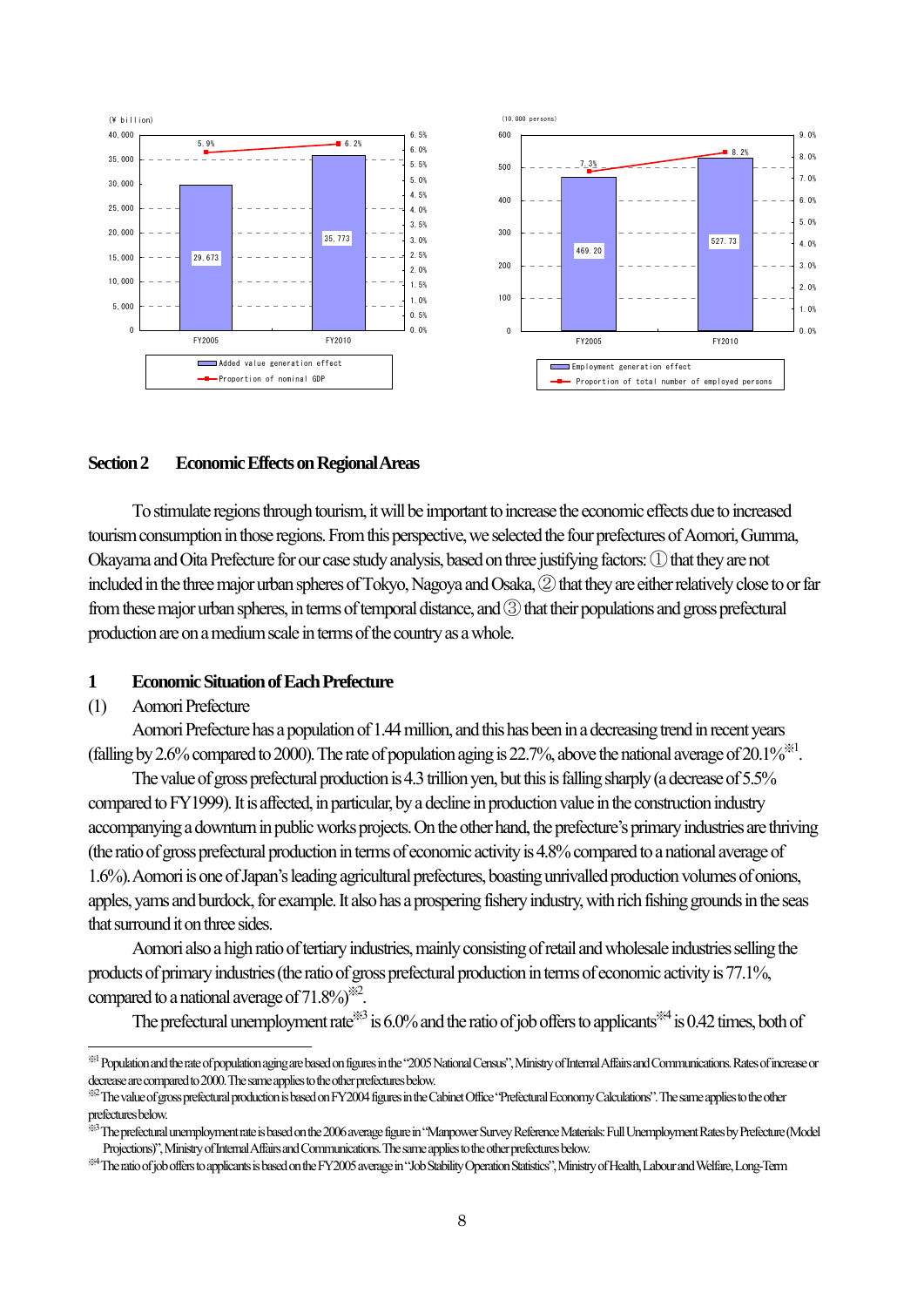these being the second worst in the country.

#### (2) Gumma Prefecture

Gumma Prefecture has a population of 2.02 million, and this has remained more or less on a par in recent years (a decrease of 0.04% compared to 2000). The rate of population aging is 20.6%, above the national average (20.1%).

The value of gross prefectural production is 7.53 trillion yen. This fell sharply between FY2000 and FY2001 (a decrease of 5.0%), but has been more or less on a par since FY2001. Thanks to progressive relocation of factories producing transportation machinery products and others, Gumma has a high weighting of secondary industries (the ratio of gross prefectural production in terms of economic activity is 36.9% compared to a national average of 26.5%)。

The prefectural unemployment rate is 3.4%, below the national average (4.1%), while the ratio of job offers to applicants is 1.46 times (the second highest in the country), signs that the employment climate is relatively healthy.

#### (3) Okayama Prefecture

Okayama Prefecture has a population of 1.96 million, showing a slightly rising tendency in recent years (an increase of 0.3% compared to 2000). The rate of population aging is 22.4%, above the national average (20.1%).

The value of gross prefectural production is 7.09 trillion yen, but this is declining sharply (a decrease of 5.0% compared to FY1999). This is particularly affected by a fall in the value of production in the manufacturing, construction and retail industries. On the other hand, there has been progressive relocation of petroleum product, chemical engineering and other factories, and, as in Gumma Prefecture, there is a high weight of secondary industries (the ratio of gross prefectural production in terms of economic activity is 33.5% compared to a national average of 26.5%).

The prefectural unemployment rate is 3.4%, below the national average (4.1%).

# (4) Oita Prefecture

 $\overline{a}$ 

Oita Prefecture has a population of 1.21 million, and this has been in a slightly decreasing tendency in recent years (a decrease of 0.9% compared to 2000). The rate of population aging is 24.2%, well above the national average  $(20.1\%)$ .

The value of gross prefectural production is 4.55 trillion yen, and boasts the 7th highest rate of increase in the country (an increase of 2.0% compared to FY1999). Among other factors, this is due to a healthy value of production shipments in manufacturing industries and a firm performance in the real estate and service industries. The prefecture is attracting relocations of electronic engineering product and other factories, and its ratio of secondary industries is high (the ratio of gross prefectural production in terms of economic activity is 32.5% compared to a national average of 26.5%). It also has a higher weight of primary industries than the national average, with the country's largest production volumes of *shiitake* mushrooms and *kabosu* citrus fruit (the ratio of gross prefectural production in terms of economic activity is 2.4% compared to a national average of 1.6%).

The prefectural unemployment rate is 3.9%, somewhat lower than the national average (4.1%).

The economic situation of these four prefectures can thus be summarized as follows.

・ In terms of population, all except Okayama Prefecture are in a slightly decreasing tendency, whereas the rate of population aging is more progressive than the national average in all except Gumma Prefecture.

・ Considering trends in the value of gross prefectural production, Oita Prefecture is in an increasing trend, but the other three prefectures are either decreasing or on a par, putting them in a depressed trend.

Time-Related Tables (including part-time work). The same applies to the other prefectures below.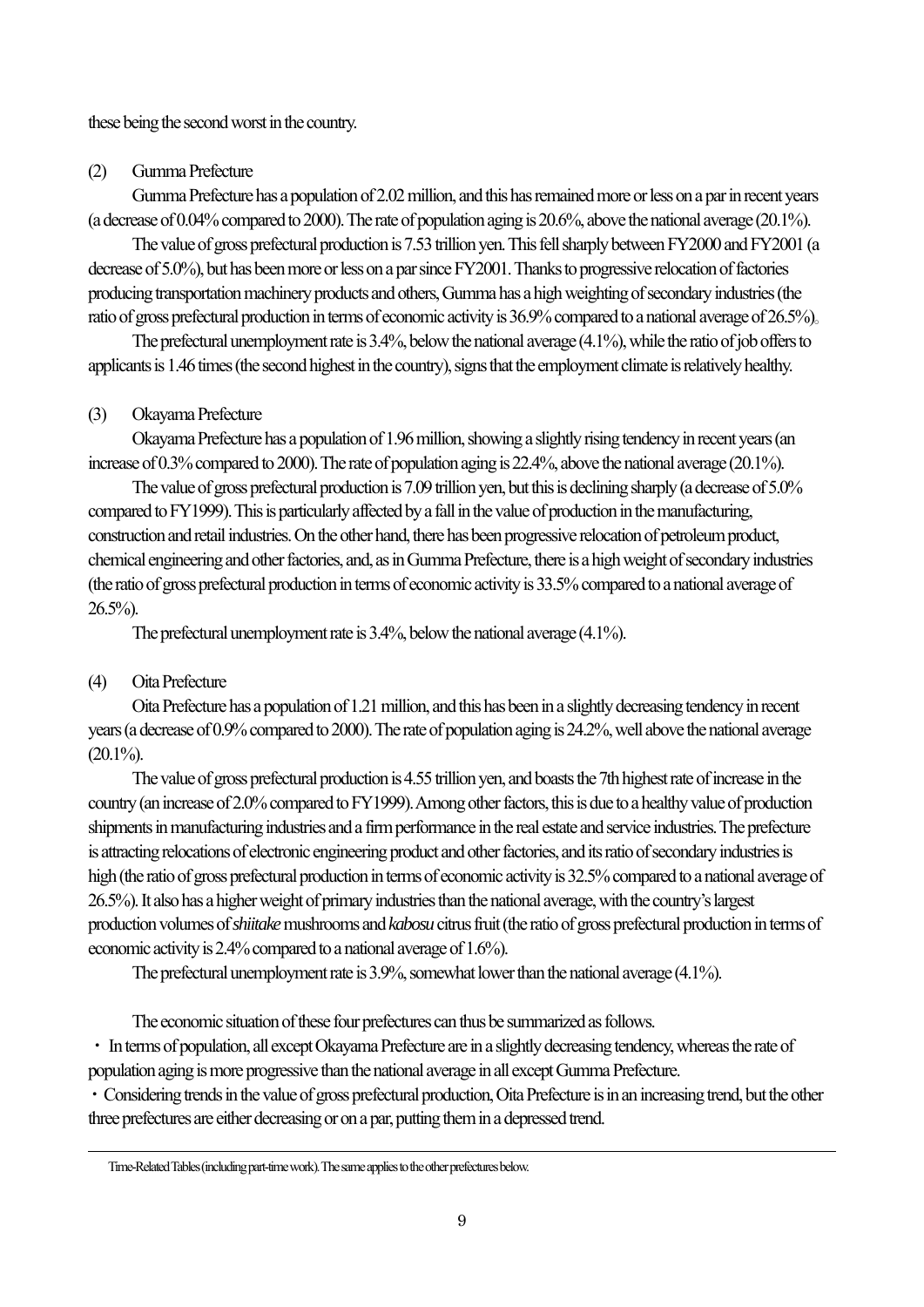・ As concerns industrial structure, Aomori Prefecture has a relatively large weight of primary industries, while Gumma Prefecture and Okayama Prefecture have higher ratios of secondary industries. Oita Prefecture also has a high ratio of electronic engineering product and other secondary industries, but its weight of primary industries is also higher than the national average.

・ On the employment situation, Gumma Prefecture, Okayama Prefecture and Oita Prefecture all have unemployment rates below the national average. Of these, Okayama Prefecture and Gumma Prefecture, in particular, also have a high ratio of job offers to applicants. Aomori Prefecture, however, has an unemployment rate vastly higher than the national average, and the employment climate is therefore harsh.



#### **2 Tourism trends in each prefecture**

 $\overline{a}$ 

For tourist numbers and the value of tourism consumption, as basic data related to tourism, we took the 1999 figures for these data as 100 and compared the tourism trends in each prefecture<sup>※1</sup>.

(1) Comparison of trends for tourist numbers in each prefecture

Overall tourist numbers increased in Aomori Prefecture and Oita Prefecture but decreased in Gumma Prefecture and Okayama Prefecture between 1999 and 2004.



 $^{261}$  Figures for Gumma Prefecture use a comparative index based on "fiscal years", taking the figure for FY1999 as 100.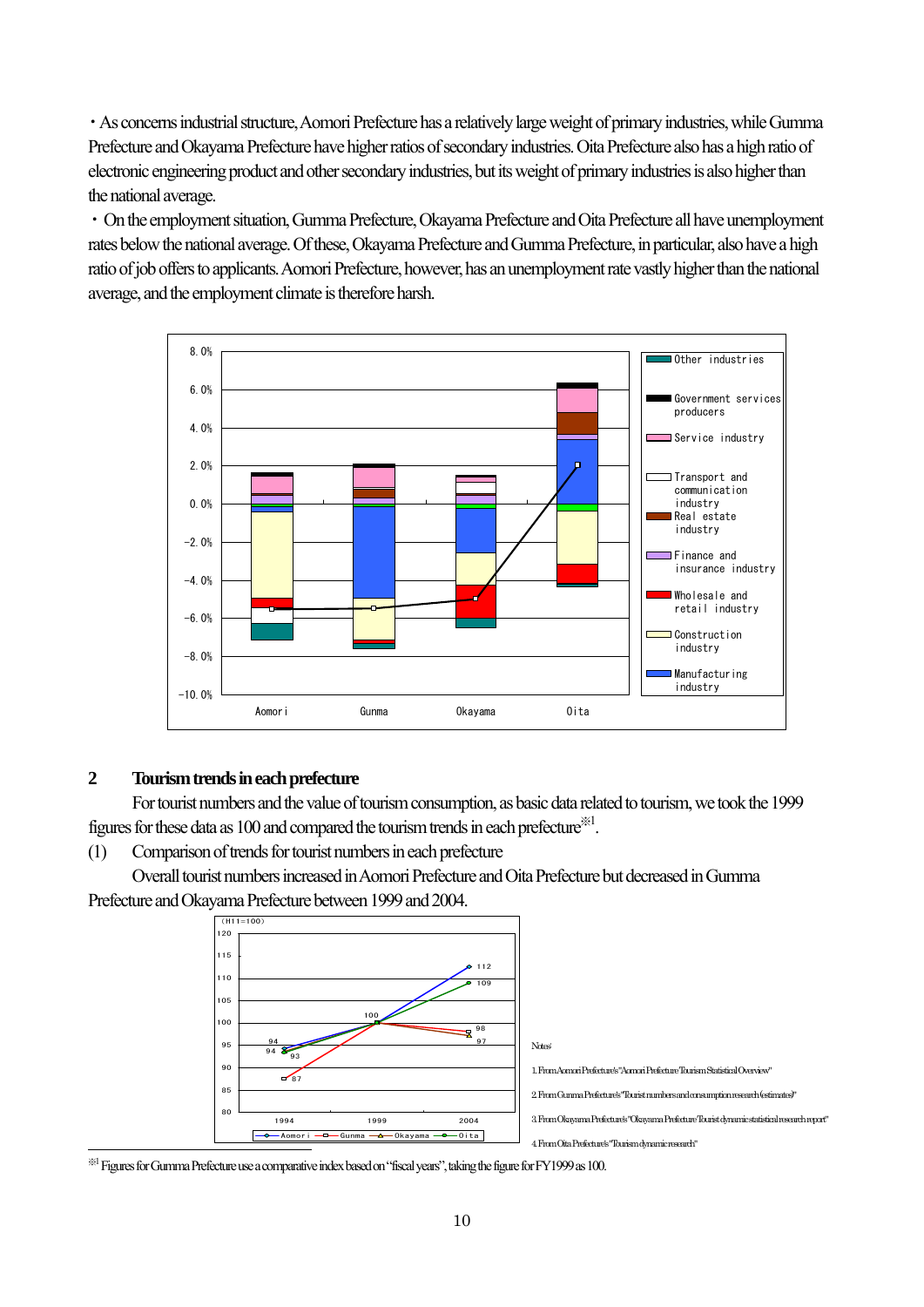Of these, visitors from outside the prefecture increased sharply in Aomori Prefecture and increased in Okayama Prefecture and Oita Prefecture, but decreased in Gumma Prefecture. Visitors from inside the prefecture increased sharply in Oita Prefecture, increased in Aomori Prefecture, were on a par in Gumma Prefecture, and decreased in Okayama Prefecture.



Overnight trip visitors were in a decreasing trend in each prefecture, the degree of decline being particularly sharp in Gumma Prefecture compared to the other three. Day trip visitors increased in Aomori Prefecture and Oita Prefecture, but were more or less on a par in Gumma Prefecture and Okayama Prefecture.



(2) Comparison of trends in the value of tourism consumption in each prefecture

The value of tourism consumption increased in Aomori Prefecture and Oita Prefecture, decreased in Gumma Prefecture, and fell sharply in Okayama Prefecture.



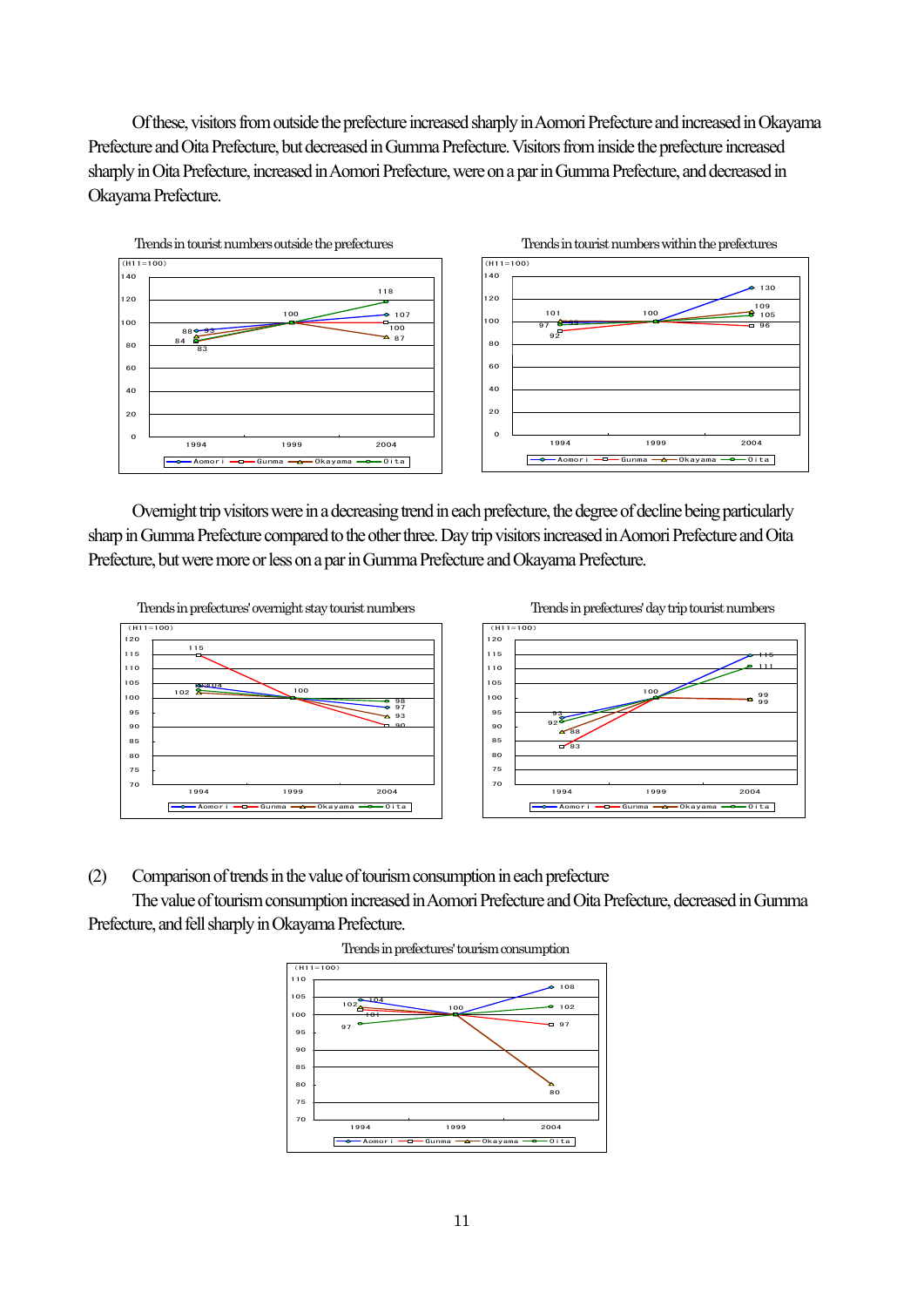Summarizing tourism trends in each prefecture in the period from 1999 to 2004, Aomori Prefecture and Oita Prefecture saw healthy increases in both total tourist numbers and the value of tourism consumption, but Gumma Prefecture and Okayama Prefecture were generally in a decreasing trend. As concerns overnight trip visitors, meanwhile, a major characteristic has appeared in that each prefecture was either in a decreasing trend or on a par.

|                       |                    | Aomori Prefecture | Gunma Prefecture | Okayama<br>Prefecture | Oita Prefecture |
|-----------------------|--------------------|-------------------|------------------|-----------------------|-----------------|
| Total tourist numbers |                    | Increase          | Decrease         | Decrease              | Increase        |
|                       | Outside prefecture | Large increase    | Decrease         | <b>Increase</b>       | <b>Increase</b> |
|                       | Within prefecture  | Increase          | Flat             | <b>Decrease</b>       | Large increase  |
|                       | Overnight stays    |                   | Decrease         | Decrease              | Flat            |
|                       | Day trips          | Increase          | Flat             | Flat                  | Increase        |
| Tourism consumption   |                    | Increase          |                  | Large decrease        | <b>Increase</b> |

Prefectures' tourism directions (increase/decrease)

#### **3 Analysis by Prefecture**

- **(**1) Aomori Prefecture
- ① Tourism resources, etc.

Aomori Prefecture boasts some highly renowned natural resources in the form of Lake Towada, Oirase Gorge, the Hakkoda mountain range and Shirakami-Sanchi, and outstanding hot spring resources such as the Asamushi and Hakkoda-Sanroku hot spring complexes. It also has historical heritage sites represented by the Sannai-Maruyama archaeological complex, highly individual living culture resources typified by the Nebuta Festival and other large-scale events unique to the region, and, besides these, a wealth of superior fishery resources including Oma tuna and Hachinohe squid.

# ② Trends and problems to date

While the population of Aomori Prefecture is in a decreasing trend and the economy is also in a generally harsh situation, the situation surrounding tourism could be described as healthy. For example, thanks to the "Hayate effect" (Shinkansen-related boom) following the opening of Hachinohe Station on the Tohoku Shinkansen line in December 2002, total tourist numbers turned to a sharp increase. Viewing trends between 1999 and 2004, the number increased by 12.5% from 41.99 million to 47.24 million in that time.

However, the increase in total tourist numbers owes much to an increase in day trip visitors from outside the prefecture, as also shown in an increased ratio of visitors from outside the prefecture, while the number of overnight trip visitors conversely decreased from 4.98 million to 4.81 million. As a result, although the value of tourism consumption increased from 162.3 billion yen to 174.9 billion yen, the rate of increase was 7.8%, not as high as the rate of increase in total tourist numbers.

The low level of overnight trip visitors is largely attributed to the fact that, with improved access convenience following the opening of the Shinkansen, the Tokyo metropolitan sphere is now within day-tripping range, while on the other hand visitors coming in by air have sharply decreased. Meanwhile, under the impact of the shift in passengers between these two modes of transport, the number of overnight travelers from outside the prefecture has decreased.

From the above, the task at hand is to expand tourism consumption by means such as increasing numbers of overnight travelers.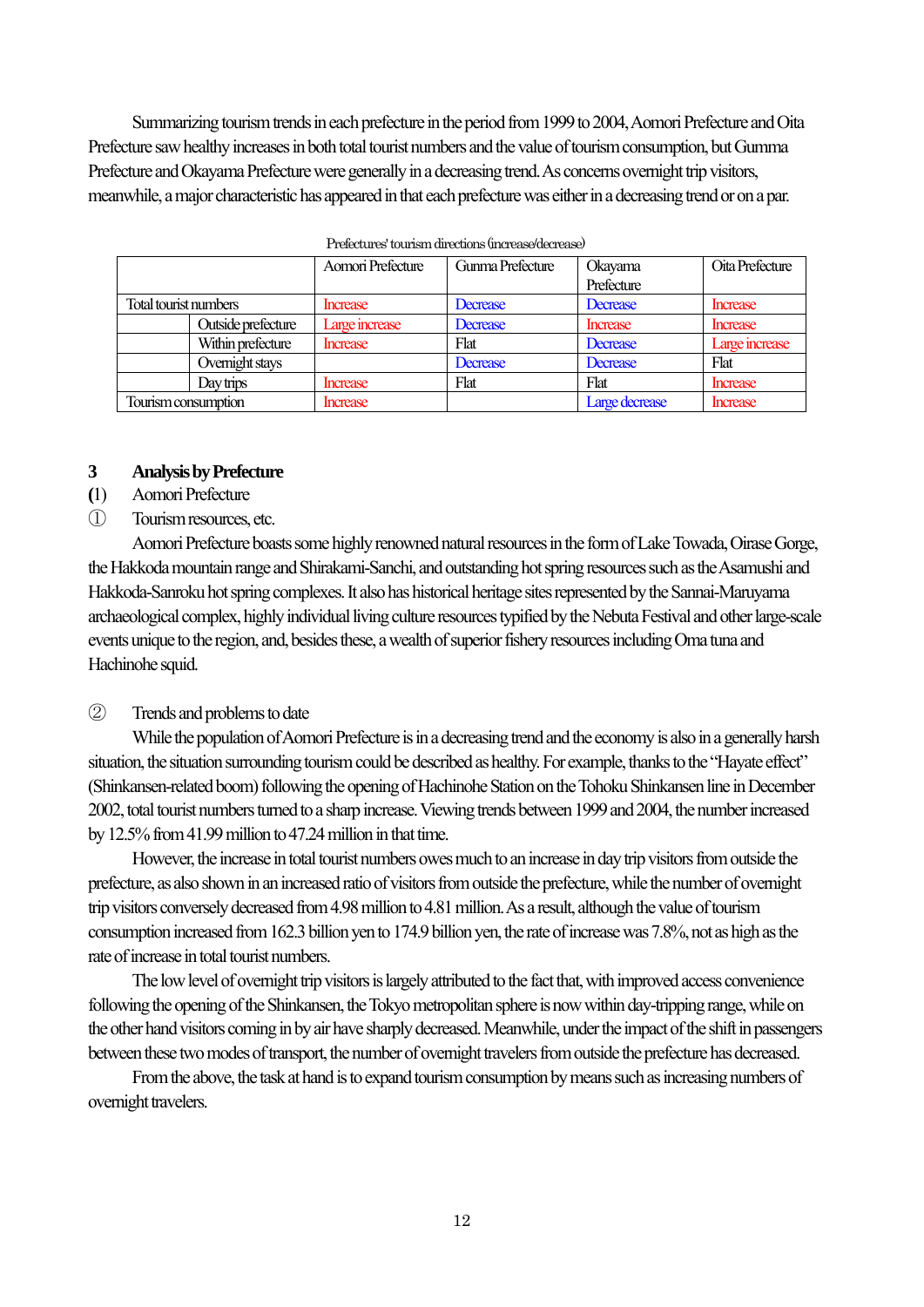Trends in Aomori Prefecture total tourist numbers

Trends in Aomori Prefecture's overnight stay ratio and







Note: From Aomori Prefecture's "Aomori Prefecture Tourism Statistical Overview"

#### ③ Future efforts

Aomori Prefecture is currently trying to achieve a new type of tourism which it calls "Aomori tourism", in which visitors will be encouraged to enjoy a wide variety of regional resources amid a leisurely flow of time. Other moves include increasing accommodation and experience options, such as opening the "Miroku Yokocho" street stall village in Hachinohe or promoting winter snowdrift sleigh rides in Goshogawara.

With a view to stimulating the regional economy through tourism, it is vital that the attraction of rich, seasonal foods and farming, mountain and fishing villages (the strengths of Aomori as a prefecture of agriculture and fisheries) are harnessed, and that more promotion is given to accommodation- and experience-type tourism accompanied by overnight stays, among others. In particular, the question will be how to take advantage of the opening of Shin-Aomori Station on the Tohoku Shinkansen, due in 2010.

#### ④ Simulation

Assuming that, through efforts to increase the attraction of overnight stays, overnight trip visitors were to increase by 10%, this would produce an increase of 12.9 billion yen in the value of tourism consumption, and the production wave effect including direct effects is projected to be an increase of around 7.4% or 15.8 billion yen. In terms of employment, it is also estimated that around 1,650 jobs would be created, five times the number employed by principal factories in the prefecture's leading iron industry.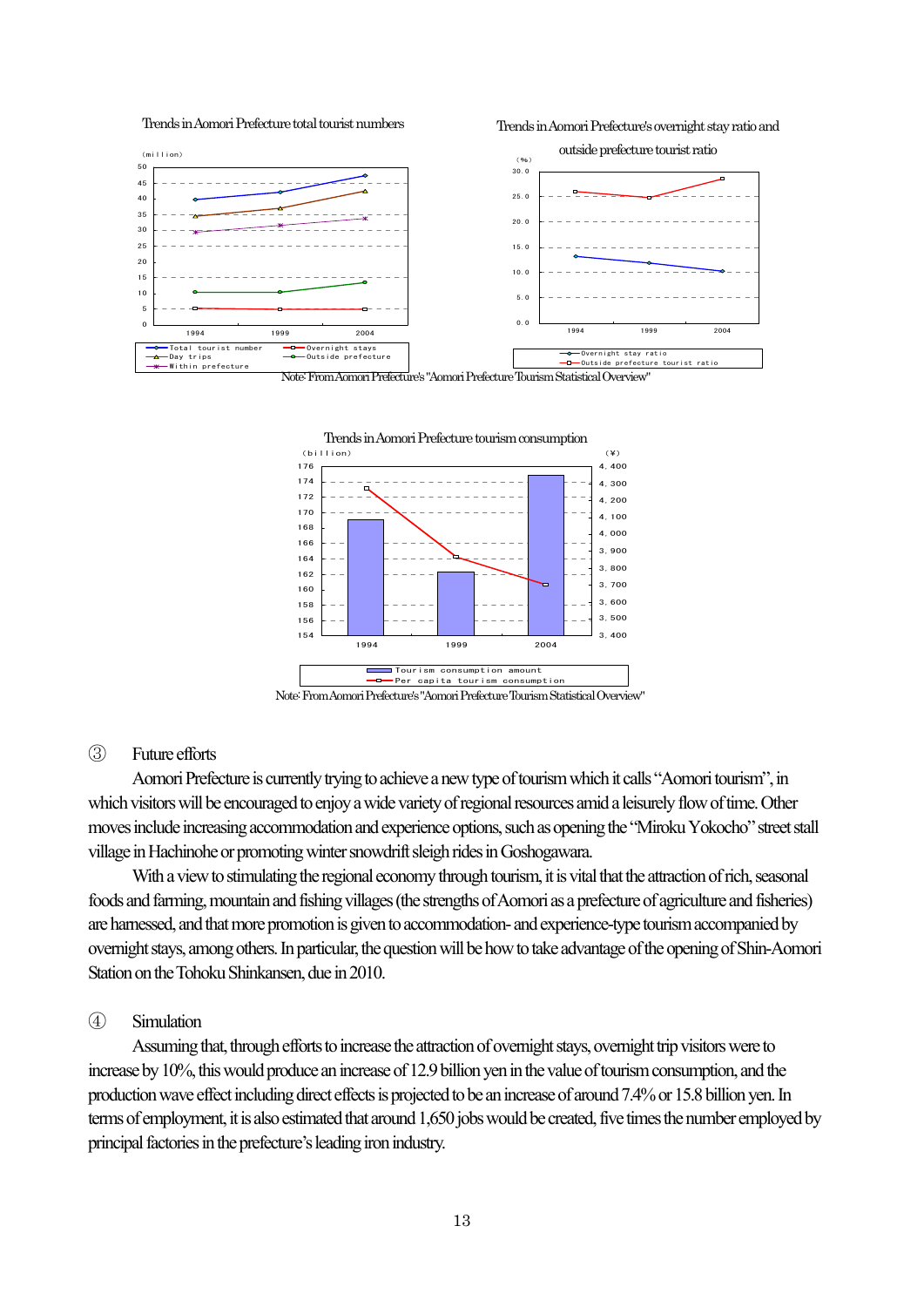

- (2) Gumma Prefecture
- ① Tourism resources, etc.

Besides some of the country's leading hot spring resorts including Kusatsu and Ikaho, Gumma Prefecture has a number of other attractions within its borders, including natural resources such as Oze and the Onioshidashi Rocks on Mount Asama, the Mount Tanigawa and Manza ski resorts. It also has industrial heritage in the former Tomioka Silk Factory, a symbol of the Meiji government's policy of promoting industrial production.

Gumma is also adjacent to the Tokyo metropolitan sphere, to which it is directly linked via a high-speed transport network including the Tohoku and Kanetsu Expressways as well as the Joetsu and Hokuriku Shinkansen.

② Trends and problems to date

The economy of Gumma Prefecture remains more or less on a par, partly due to the stagnation of manufacturing industries. As far as tourism is concerned, total tourist numbers fell from 62.03 million to 60.77 million in the period between FY1999 and FY2004. The value of tourism consumption fell from 150.3 billion yen to 145.8 billion yen, with a particularly sharp decline in overnight trip visitors.



Note: From Gunma Prefecture's "Tourist numbers and consumption research (estimates)"

Partly due to the direct links for distribution routes, etc., to the Tokyo metropolitan sphere, Niigata and elsewhere thanks to the advanced state of the expressway network, the ratio of product imports into Gumma Prefecture from outside the prefecture (product import ratio) is higher than the three other prefectures targeted by this case study analysis, as well as Nagano Prefecture (another land-locked prefecture). The wave effect of tourism on agriculture, forestry and fisheries and the food manufacturing industry, which is normally thought to be particularly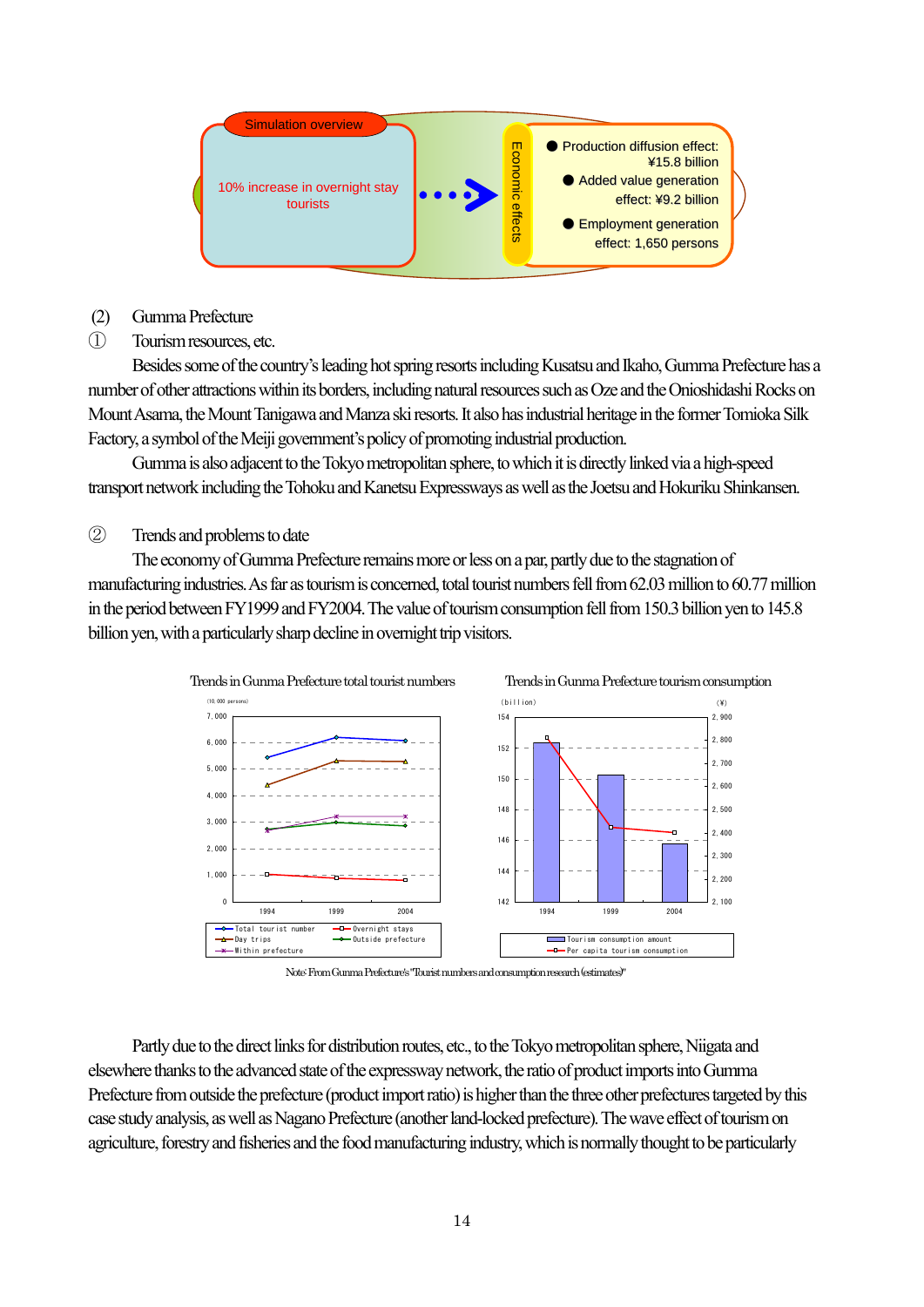high, has become smaller. Part of the reason for this is assumed to be that locally produced foods are not adequately used in inns, etc., but that fishery produce and others imported from places such as Niigata outside the prefecture are used instead.

# ■ Comparison of the economic wave effect due to differences in economic trading structure in each **prefecture**

Differences in the product import ratio in the economic trading structure of each prefecture also have a major impact on the economic effects brought by tourism consumption. Gumma Prefecture has a higher product import ratio (29.5%) than the three other prefectures as well as Nagano Prefecture, another land-locked prefecture.



 If tourism consumption to the same amount of 100 billion yen were produced in each prefecture, the estimated amount of added value induction, using the industrial tables of each prefecture, would be smaller in Gumma Prefecture (68.3 billion yen) than in the other prefectures. The difference is particularly pronounced in agriculture, forestry and fisheries and the food manufacturing industry, which are thought to have a high wave effect due to tourism.

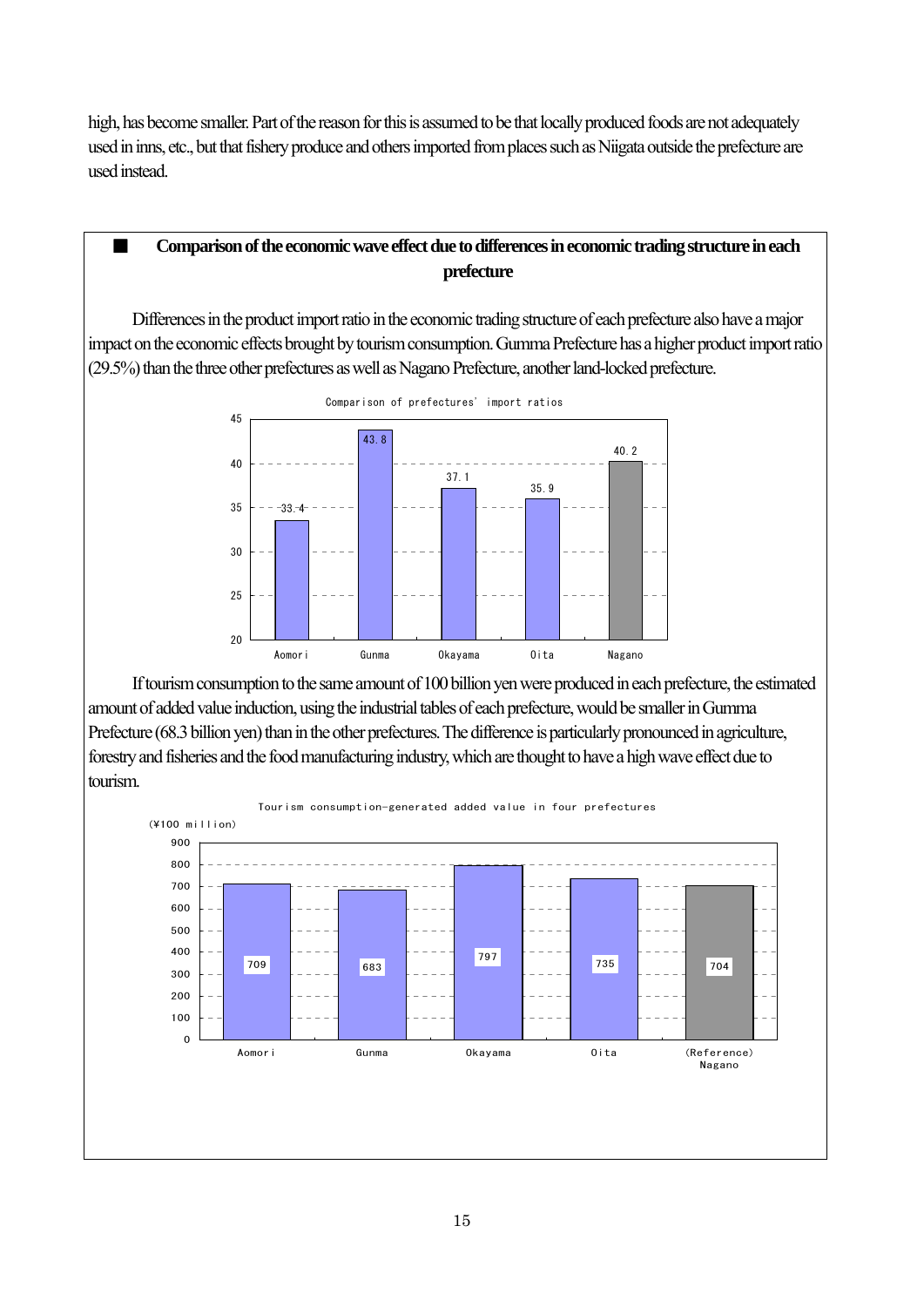

# ③ Future efforts

Gumma Prefecture is currently engaged in efforts to promote tourism through collaboration between the administration and prefectural residents, based on the campaign "Gumma Nigiwai Plan – Gumma Tourism Created by Two Million Prefectural Citizens". The stated aims are to "make Gumma inviting", "make Gumma fun" and "support the creation of Gumma attractions". Other moves in the prefecture include a hot spring branding campaign stressing the "insistence on quality" of the Kusatsu hot spring, and active promotion of the Shima Onsen hot spring, which was used as the setting for an NHK serialized TV drama in the first half of FY2005. Besides these, as an initiative aimed at local consumption of local produce, there is the activity of the "Gumma Conference to Promote Prefectural Citizens' Movements for Local Consumption of Local Produce<sup>※1,</sup>, consisting of agricultural producers and processors, consumers, academic and professional experts and others.

With a view to stimulating the regional economy through tourism, it is vital that maximum use be made of the advantageous conditions of being directly linked to the Tokyo metropolitan sphere by a high-speed transport network, to conduct finely- tuned tourism marketing aimed at a broad spectrum of customers including overnight travelers, and, based on the results of this marketing, to make greater efforts to create the attraction of high added value foods using local ingredients and to develop attractive local produce.

## ④ Simulation

 $\overline{a}$ 

If the target for total tourist numbers set in "Gumma Prefectural Government Aims for the New Age" (66.40 million, an increase of 9.3% in 2010 compared to FY2004) were attained, an increase of 13.5 billion yen in the value of tourism consumption would arise. The production wave effect of this, including direct effects, is projected to be an increase of about 9.3% or 16.4 billion yen, with the creation of employment for about 1,750 people. In addition to this, if the product import ratio for agriculture, forestry and fishery products could be reduced from the current 63% to 43% as in Nagano Prefecture, a similarly land-locked prefecture, and that of the food manufacturing industry from 75% to 67%, the production wave effect of this, including direct high added value effects, is projected to be an increase of about 12.5% or 22.1 billion yen. In this case, moreover, it is estimated that employment would be created for about

<sup>※</sup>1 Created on July 14th, 2004, with members consisting of producers, processors, consumers, academic and professional experts, and others.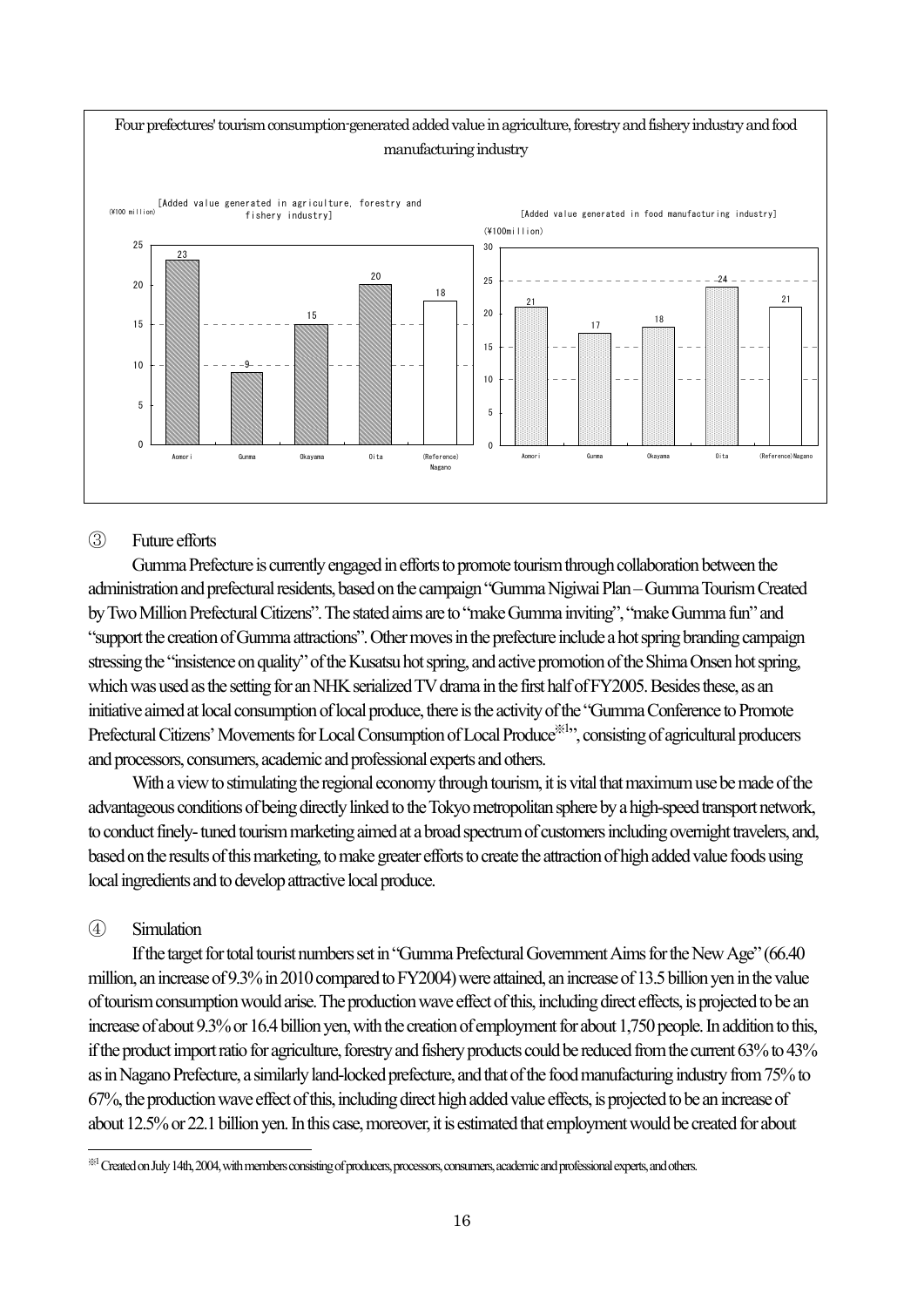2,500 people, rivaling the number employed by principal factories in the prefecture's leading automobile manufacturing industry.



- (3) Okayama Prefecture
- ① Tourism resources, etc.

Okayama Prefecture is endowed with a wealth of tourism resources, including the atmospheric old-time charms of towns like Kurashiki, quality hot spring resorts such as Mimasaka Santo and the scenic beauty of Setouchi, as well as the islands that dot the Seto Inland Sea and the richly individual living culture there. The prefecture also has historical resources in the form of *kofun* burial mounds and the remains of the old Kibi Highway, some of the country's finest high added value agricultural produce such as peaches and muscat grapes, fish and shellfish from the Seto Inland Sea, and so on. Okayama could also be said to have an excellent transportation infrastructure, even in national terms, being criss-crossed by an expressway network and with the Shinkansen railway passing through from east to west, among others.

## ② Trends and problems to date

The economy of Okayama Prefecture is in recession owing to the stagnation of manufacturing industries. As for the current status of tourism, similarly, total tourist numbers fell from 26.07 million to 25.32 million in the period from 1999 to 2004, when the value of tourism consumption also fell sharply from 175.4 billion yen to 140.5 billion yen. Among the reasons for this is thought to lie the fact that visitors to the Kurashiki Chibori Park have decreased significantly in that period.

From the above, the task at hand is to raise the level of tourism consumption, as well as increasing tourist numbers from the Tokyo metropolitan sphere by improving tourist attractions, etc.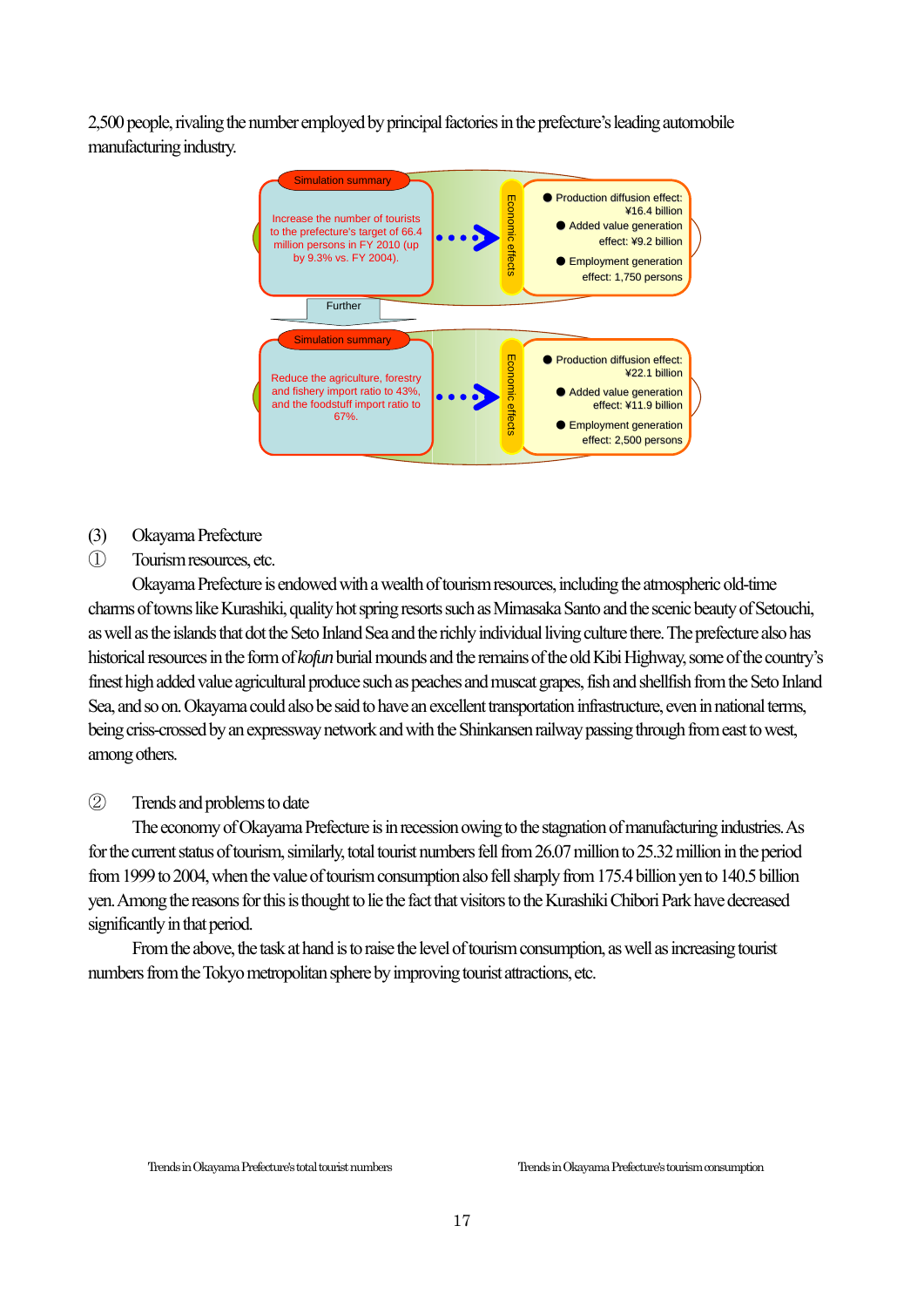

Note: From Okayama Prefecture's "Okayama Prefecture Tourist dynamic statistical research report"

#### ③ Future efforts

Okayama Prefecture is currently trying to create tourism resources on the theme of the history and culture of "Kibi no Kuni Okayama", to establish the "Tourism Okayama" brand and to attract visitors mainly from the postwar baby boom generation, based on its "New Okayama Dream-Building Plan" that is due to start in FY2007. Other moves include promoting residential-type tourism with night-time illumination of the Kurashiki aesthetic area, and creating tourist districts using the historical streets of the Tsuyama and Takahashi castle towns.

With a view to stimulating the regional economy through tourism, the key will be to actively promote means of attracting tourists from the Tokyo metropolitan sphere and elsewhere, partly via the "Okayama Destination Campaign" held by six JR group companies between April and June 2007, to develop wide-area tourism routes based on shared history, culture, etc., within the Chugoku-Shikoku sphere by taking advantage of the high level of transport convenience, and to raise the added value of food and special produce in order to identify and improve the attraction of local tourism resources.

## ④ Simulation

Assuming that the total tourist number of 27.10 million targeted in the "New Okayama Dream-Building Plan" (an increase of 7.0% in 2011 compared to 2004) is reached, and that the target of 153.0 billion yen for the value of tourism consumption (an increase of 8.9% in 2011 compared to 2004) is attained, the production wave effect of this, including direct effects, is projected to be an increase of about 8.9% or 16.7 billion yen. Employment would also be created for about 1,550 people, equivalent to about 80% of the number employed by the country's leading petrochemical factories located in the Mizushima Industrial Estate.

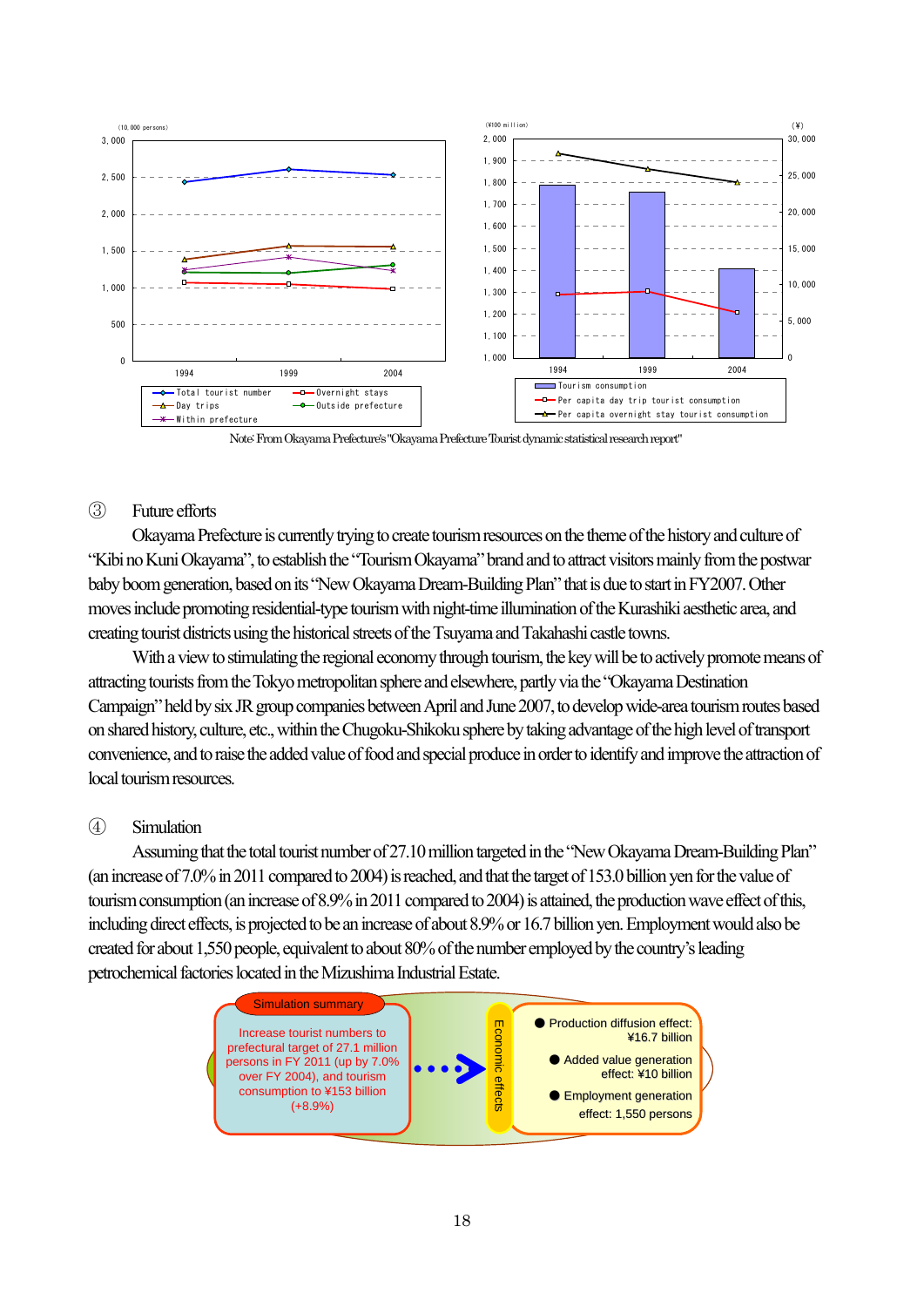## (4) Oita Prefecture

① Tourism resources, etc.

Oita Prefecture boasts the country's highest output of spa water and ratio of hot spring sources compared to the number of hot spring resorts. Of these, Beppu and Yufuin located in the center of the prefecture are particularly well known nationwide. These two resorts attract 8 million tourists every year and are leading tourist locations that act as motors for tourism in the prefecture. Besides these, Oita also has a wealth of nature, history and culture in the Hita, Kuju, Kunisaki Peninsula, Nippo Coast and other areas, while also boasting numerous food-related tourism resources and special products, including high-class fish in the form of Seki mackerel and horse mackerel.

Meanwhile, express and non-stop buses from Fukuoka and Oita Airports travel to Beppu and Yufuin, while attempts are being made to reduce traveling time from Fukuoka Prefecture to Beppu, Yufuin, Hita and other tourist locations by using the Oita Expressway.

## ② Trends and problems to date

Compared to the other three prefectures targeted by the case study analysis, Oita is in a relatively healthy economic situation. On the status of tourism, similarly, total tourist numbers increased from 50.13 million to 54.59 million in the period from 1999 to 2004. In particular, day trip visitors increased from 42.23 million to 46.79 million in that period.

On the other hand, the increase in visitors from outside the prefecture was only 5.2%, while overnight trip visitors decreased from 7.90 million to 7.80 million and the value of tourism consumption per tourist fell from 5,147 yen to 4,828 yen.

From the above, the tasks are thought to be to increase visitors from outside the prefecture and other overnight trip visitors, and to boost the value of tourism consumption.



Note: From Oita Prefecture's "Tourism dynamic research"

#### ③ Future efforts

Oita Prefecture is currently attempting to identify local tourism resources, improve their attraction and promote green tourism, among other efforts, as part of its "Regional development full of vitality, growing through interaction –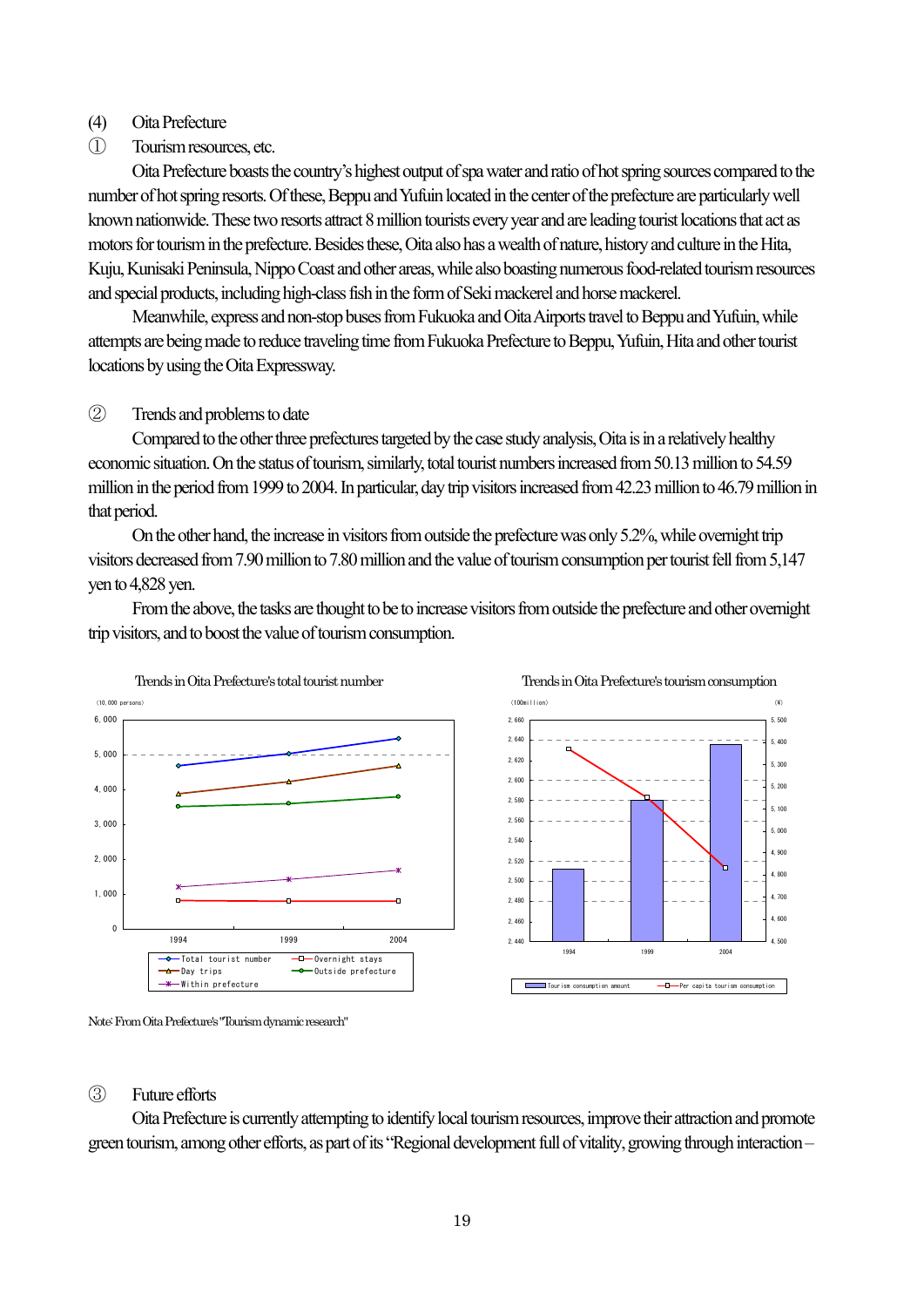Promotion of tourism to link the region with the world and enjoy contact" based on the "Reassurance, Vitality and Growth Plan 2005 – Building the Future of Oita Together". Besides these, other moves include attempts to increase accommodation options by holding "*Beppu Hatto Onpaku*", a kind of hot spring exposition in the famous eight hot-springs of Beppu City, etc., and reviving the shopping streets of Bungo Takada into a Showa-style district as a way of attracting tourists.

With a view to stimulating the regional economy through tourism, it is essential that diverse residential-type and experience-type tourism is promoted, for example by providing early-morning walking and other programs or making use of rural guesthouses in Ajimu, and that attempts are made to boost tourism consumption by promoting the development of souvenirs based on hot springs and local produce, etc.

## ④ Simulation

 $\overline{a}$ 

Assuming that the target for a 4% increase in overnight trip visitors as set out in the "Reassurance, Vitality and Growth Plan 2005" (an increase of 310,000 in 2015 compared to 2004)<sup>※1</sup> is achieved by converting day-trippers to overnight travelers, an increase of 4.3 billion yen in the value of tourism consumption would arise, and the production wave effect of this, including direct effects, is projected to be an increase of about 1.6% or 5.3 billion yen, with the creation of about 600 new jobs. In addition to this, if the value of tourism consumption per day-tripper were to increase by 10% (285 yen), an increase of 17.6 billion yen would arise in the value of tourism consumption, and the production wave effect of this, including direct effects, is projected to be an increase of about 6.7% or 21.5 billion yen. Meanwhile, employment is projected to be created for about 2,400 people, on a par with the number employed by the prefecture's main semiconductor IC manufacturing factories.



◎ Current status of tourism in prefectures in terms of statistics on overnight trips

As a basic statistic for the Japanese tourism sector, in 2007 we started a quarterly "Overnight Trip Statistics Survey (approved statistics)", in which we survey data such as the number of guests staying in all hotels, *ryokan* inns and simple guesthouses with ten or more employees. The survey is conducted under national uniform standards and is aimed at all prefectures.

 Below, we will describe the current status of tourism in each prefecture in terms of their accommodation, based on the "Overnight Trip Statistics 2nd Preliminary Survey (approved statistics)", which was carried out over the space

<sup>※</sup>1 In Oita Prefecture, we started conducting Tourism Statistics Surveys using a new method from 2006. Based on the figures for 2006 obtained from the Survey, the target for 2015 is an increase of 4%. However, since the figures for 2006 have not yet been announced, here we decided to base our simulation on the figures for 2004.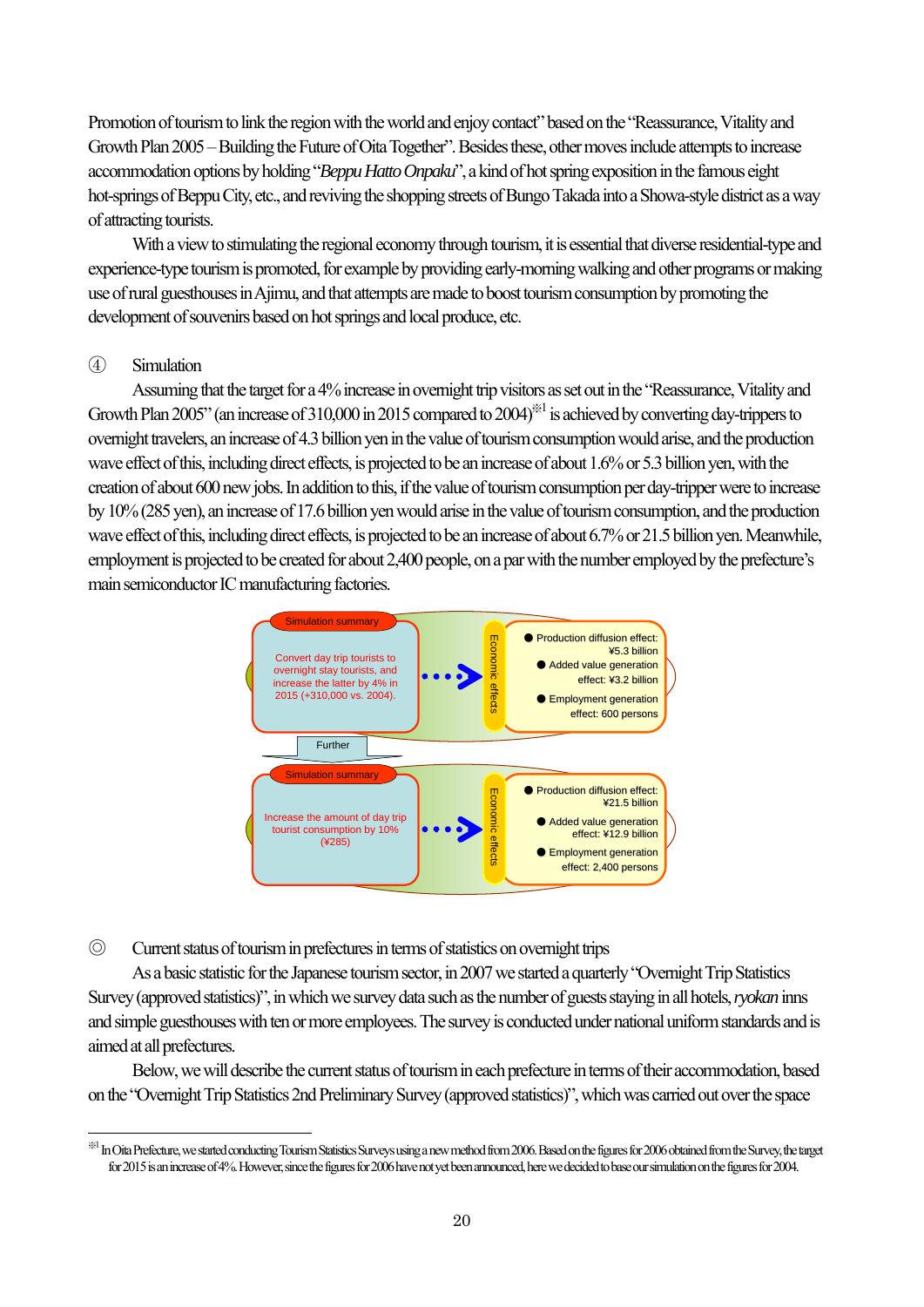of three months from June to August 2006 as a trial for this survey.

(1) Number of overnight guests by prefecture

In terms of the number of overnight guests by prefecture, Tokyo occupies 1st place with 8.68 million guest/nights (share 11.2%), followed by Hokkaido with 8.08 million guest/nights (10.4%) and Chiba Prefecture in 3rd place with 3.80 million guest/nights (4.9%). The top three prefectures accounted for more than a quarter of the total.



(2) Status of accommodation in terms of basic prefectural indicators

Viewing the total number of overnight guests in relation to the basic prefectural indicators of population, gross production and employment figures, the top five prefectures in all of these indicators were Hokkaido, Yamanashi, Nagano, Ishikawa and Okinawa.

Ranking of overnight stayers by linkage with basic indicators (June ~ August 2006)

|                                                                                          | 1st rank | $\gamma^{\rm nd}$ rank | $\gamma^{\text{rd}}$ rank | $4th$ rank      | $\epsilon$ <sup>th</sup> rank |
|------------------------------------------------------------------------------------------|----------|------------------------|---------------------------|-----------------|-------------------------------|
| Extended overnight stayers from outside political unit, per capita of population         | Okinawa  | Yamanashi              | Nagano                    | Hokkaido        | <b>Ishikawa</b>               |
| Extended overnight stavers per ¥10 million of prefectural gross production               | Okinawa  | Hokkaido               | Yamanashi                 | Nagano          | <b>Ishikawa</b>               |
| Proportion of overnight stay facility employees among tertiary industry employed persons | Nagano   | Okinawa                | <b>Ishikawa</b>           | <b>Ishikawa</b> | Yamanashi                     |

(3) Current status of tourism exchanges between regional blocks

In terms of mobility both inside and between regional blocks, based on the number of overnight guests in accommodation facilities employing 100 or more employees by area of original domicile, mobility within the region accounted for at least 30% in all except Hokuriku-Shinetsu, Shikoku and Okinawa.

In terms of source areas, Kanto provides overwhelmingly the largest number of travelers, followed by the Kinki and Chubu regions in that order. Conversely, Hokkaido and Okinawa have by far the largest influx of travelers from other blocks.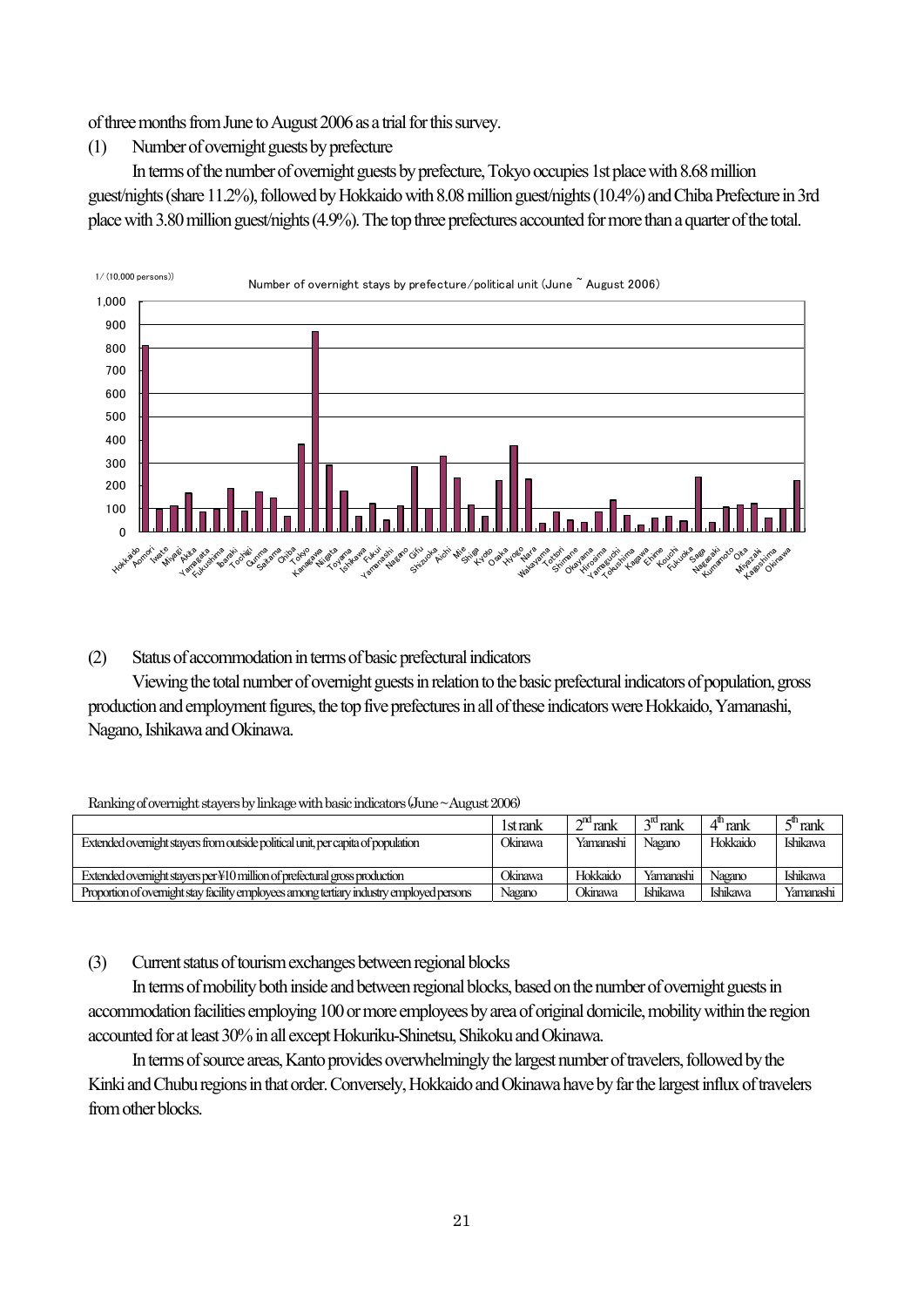

22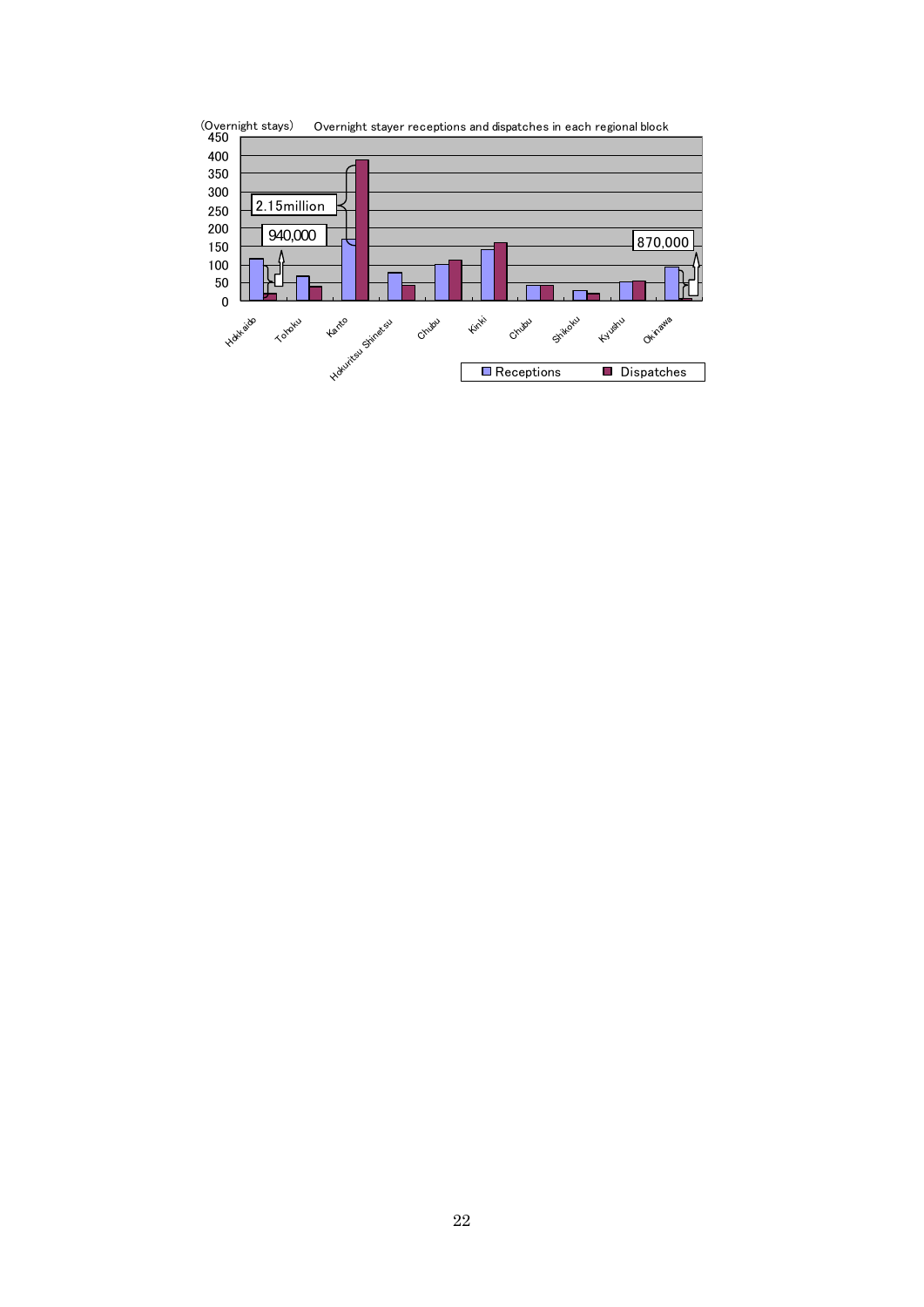# Part II Status of Tourism and Measures in FY2006

#### Chapter 1 Current Status of Tourism

#### **Section 1 Trends in Tourism by the Japanese Public**

1 Trends in Domestic Overnight Trips by the Japanese Public

The frequency of overnight domestic trips per capita of the Japanese population in FY2006 is estimated to have been 1.73, a decrease of 2.3% compared to the previous fiscal year.

Meanwhile, the number of domestic overnight stays on overnight trips per capita is estimated at 2.77, a decrease of 4.2% compared to the previous fiscal year.



Note: Ministry of Land, Infrastructure and Transport, "Travel and tourism consumption research"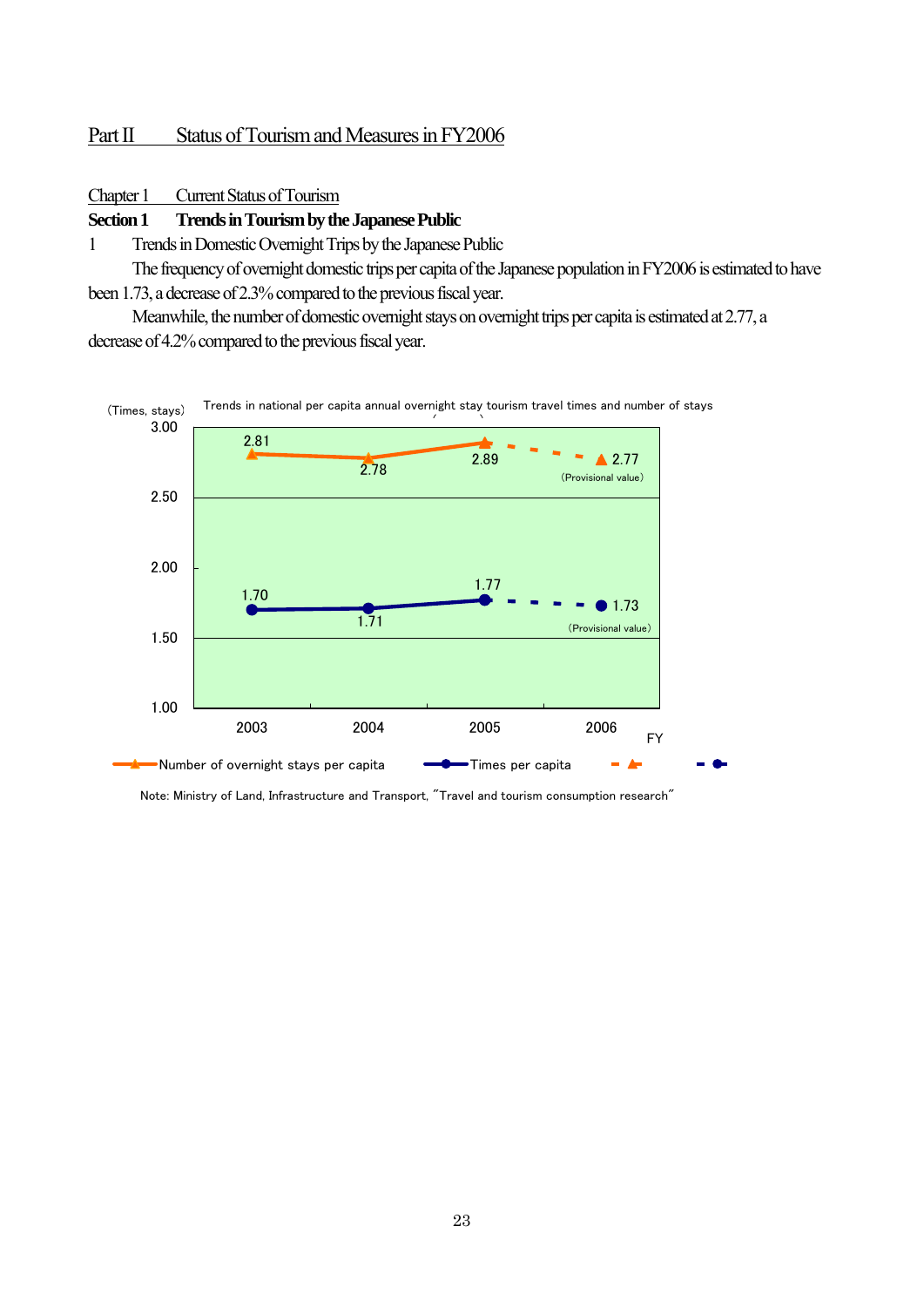- 2 Trends in Overseas Travel by the Japanese Public
- (1) Trends in numbers of overseas travelers

The number of Japanese tourists traveling overseas in 2006 was around 17.53 million, the second highest following the all-time record of 17.82 million in 2000. Compared to the previous year, this represented an increase of around 130,000 or 0.8%.



Trends in numbers of Japanese overseas travelers

**Section 2 Trends in Visits to Japan by Foreign Tourists** 

1 Trends in Travel by Foreign Tourists

(1) Number of travelers and their country or region or origin

The number of foreign travelers to Japan in 2006 was 7.33 million (9.0% more than in the previous year), a new all-time record.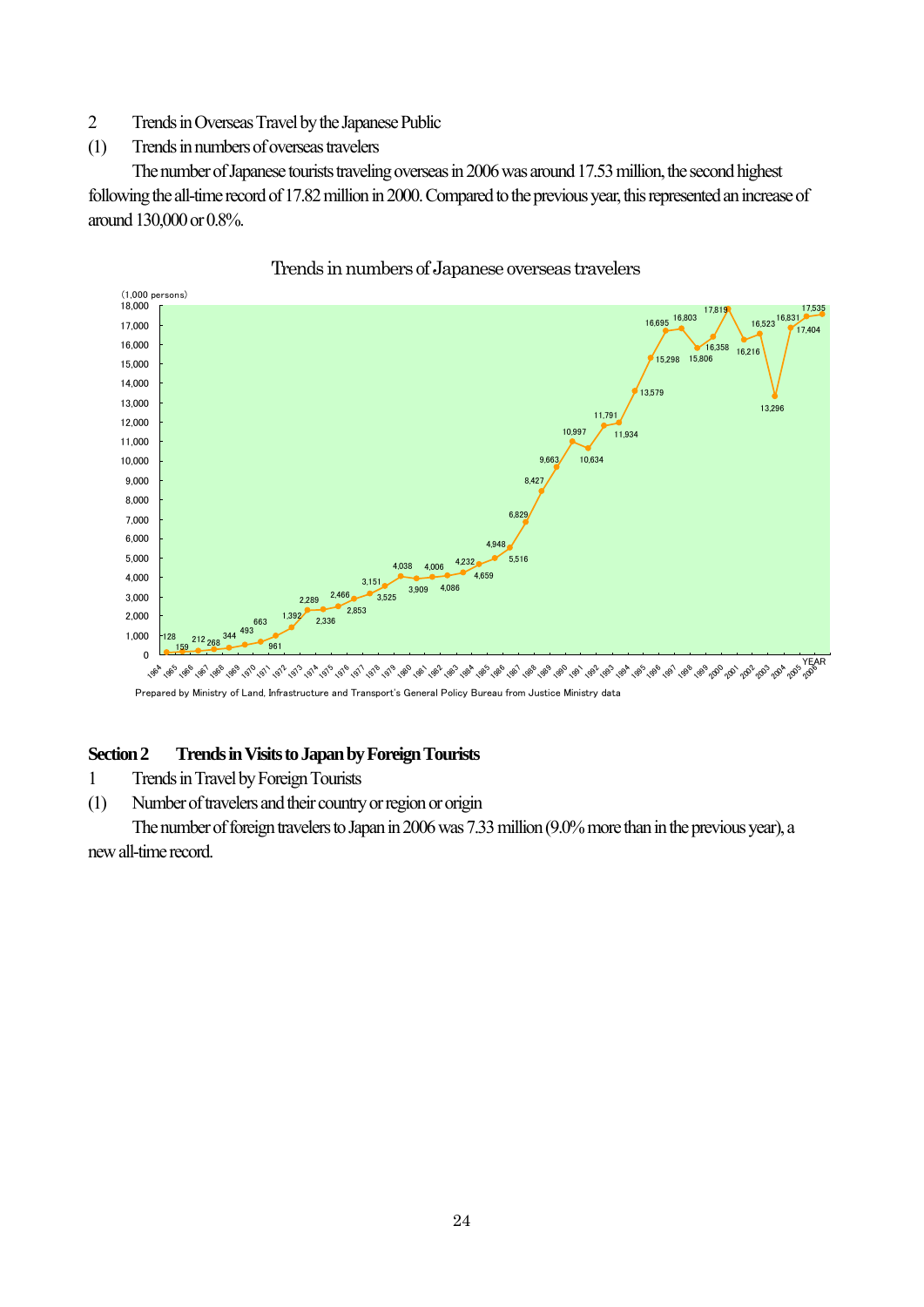

#### Trends in numbers of foreign travelers visiting Japan

Note: Prepared by Ministry of Land, Infrastructure and Transport's General Policy Bureau from International Tourism Promotion Organization data

In terms of their country or region or origin, Asia accounted for 71.5% of the all travelers with 5.25 million, followed by North America with 1 million (13.7%), Europe with 800,000 (10.9%), and Oceania with 230,000 (3.1%).



Note: Prepared by Ministry of Land, Infrastructure and Transport's General Policy Bureau from International Tourism Promotion Organization data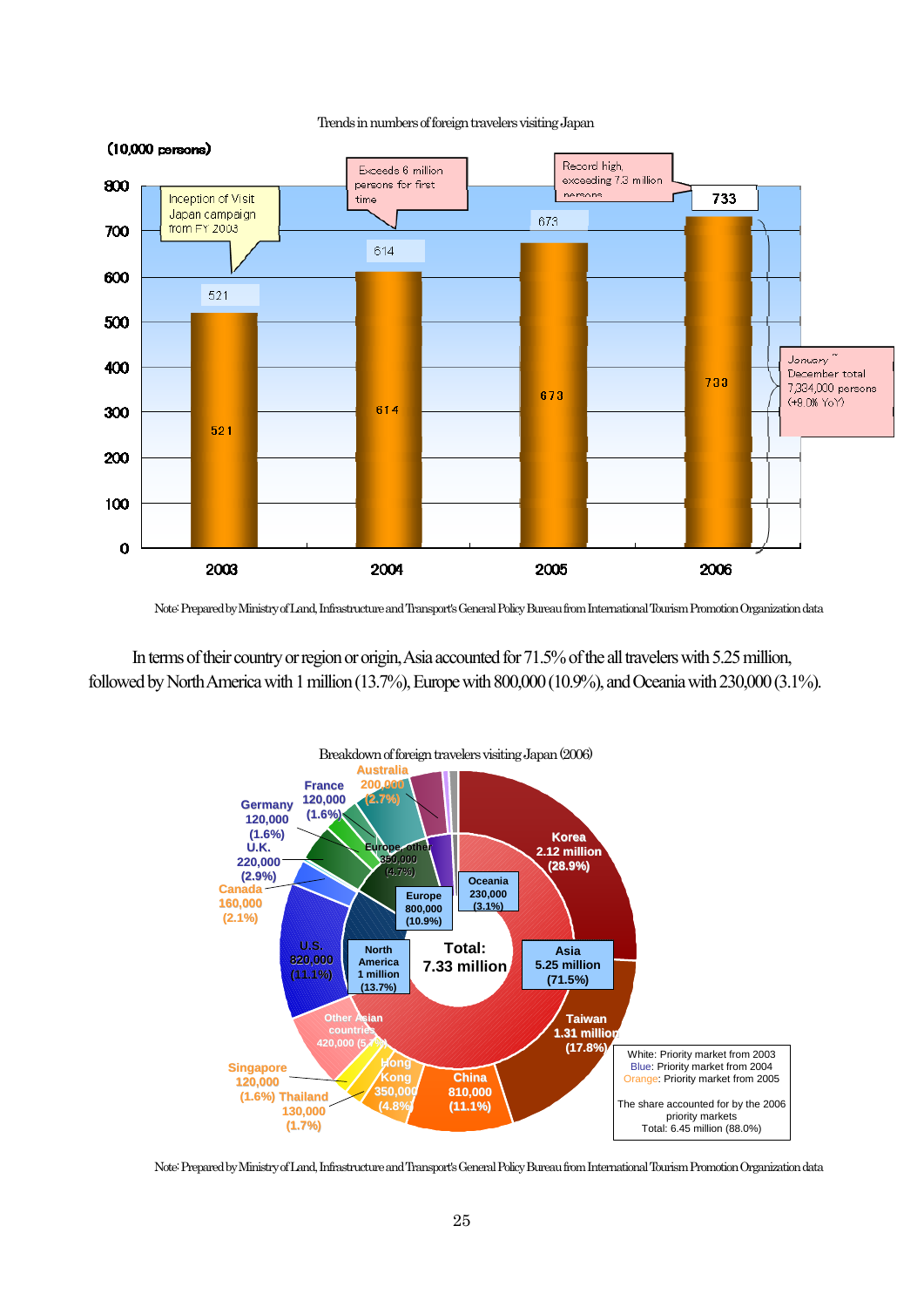By month, all months except February (which was affected by the fact that Chinese New Year was unusually in January) reached a new record, and following from last year, at least 500,000 foreign travelers visited Japan in every month throughout the year.



Trends in foreign travelers visiting Japan (by month on 2006)

Note: Prepared by Ministry of Land, Infrastructure and Transport's General Policy Bureau from International Tourism Promotion Organization data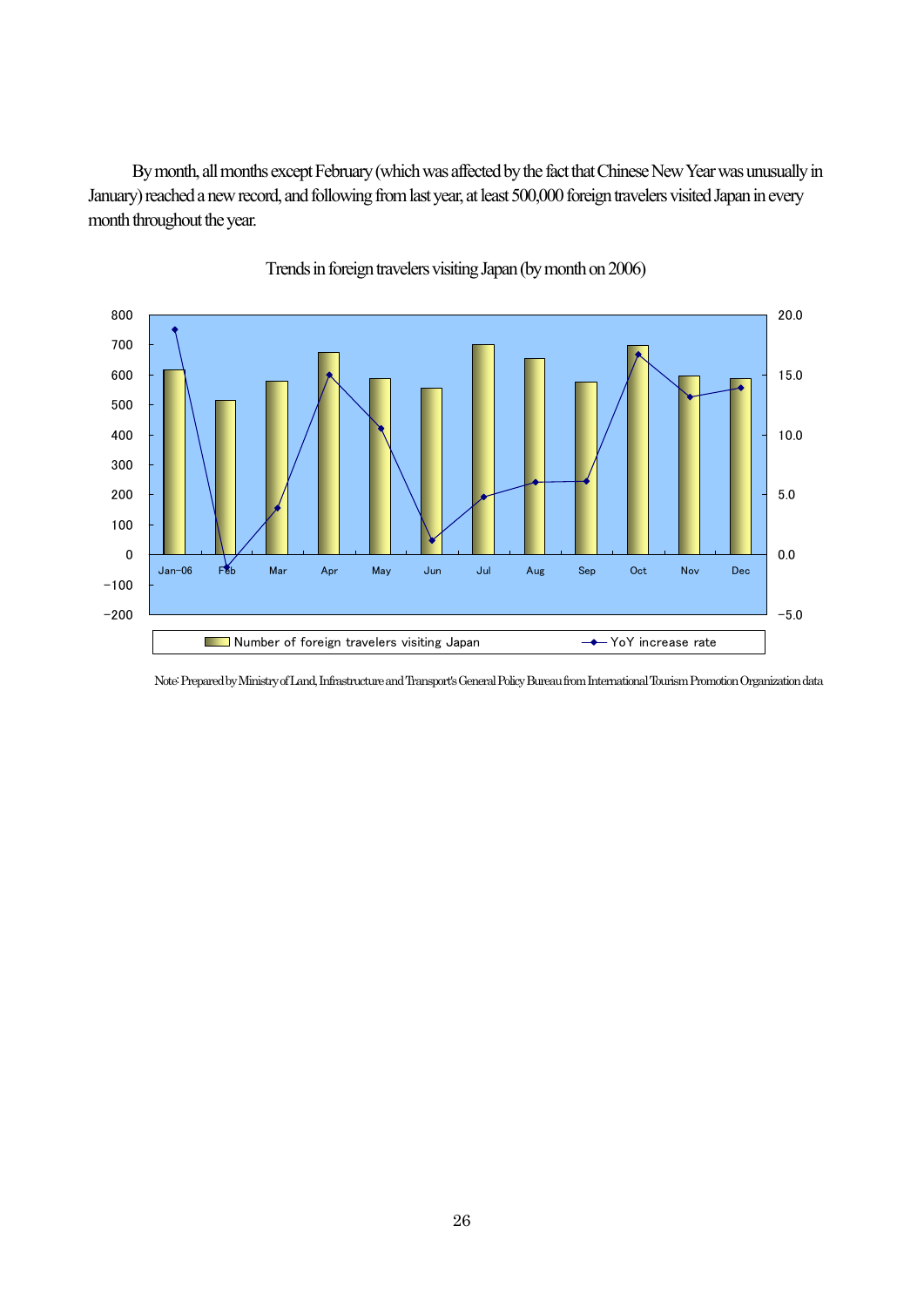#### Chapter 2 Creating Attractive, Internationally Competitive Tourist Locations

## **Section 1 Creating Attractive, Internationally Competitive Tourist Locations**

- 1 Securing the Provision of Quality Services that Harness the Characteristics of Tourist Locations
- (1) Promoting the Tourism Renaissance Project

To promote Japan as a Tourism Nation, it will be important not only to transmit information via the Visit Japan Campaign, but also for the residents in each region to take self-determined action to harness the characteristic features and attractions of their region (such as its nature, history and culture), and to collaborate broadly with local authorities, tourism operators and other bodies in actively promoting the creation of tourist locations.

To this end, we are promoting the creation of internationally competitive, attractive tourist locations in collaboration with the "Tourism Renaissance Assistance Scheme". The Scheme supports ingenious and highly creative efforts by local private sector organizations aimed at creating tourist locations (such as projects to improve the environment for accepting foreigners or projects for human resource development), as well as municipal projects funded by grants for urban development, etc. In FY2006 we selected eight new cases for the "Tourism Renaissance Assistance Scheme" (another 11 cases were continued from FY2005).

Meanwhile, we selected four more regions for the "Practical Plan to Create Tourist Locations" in FY2006. This is a program for supporting, from the launch stage, regional development projects centered on tourism that are attempted by a broad spectrum of regional stakeholders in collaboration.

## (2) Promoting regional tourism marketing activity

In line with the diversification of travelers' needs, we have initiated measures aimed at encouraging links and collaboration between local tourism-related entities and travel companies that are well acquainted with local tourist attractions. The aim of this is to create new travel demand and revitalize regions by creating and marketing attractive travel goods through the use of unique regional resources. Specifically, we have launched a "Tourist District Development Advisory Council" consisting of "Tourism Charisma" leaders, academic and professional experts, travel companies, and other stakeholders in each regional block. As well as giving advice on tourism district development in response to local requests, we also offer a Tourist District Development Consultancy Service, which selects between one and three regions from each regional block and provides intensive support.

# **Section 2 Creating Attractive Tourist Locations that Draw on Regional Characteristics by Using Tourism Resources**

- 1 Protecting, Nurturing and Developing Hot Springs and Other Tourism Resources Related to Culture, Industry, etc.
- (1) Publication of "Regional *Iki-Iki* Tourism District Development 100"

As part of the movement to promote Japan as a Tourism Nation, imaginative and creative efforts to create attractive tourist locations are currently underway all over Japan. We have compiled "Regional *Iki-Iki* Tourism District Development 100" to introduce some of these regional efforts and have them broadly used as reference by people involved in creating tourist locations. "Regional *Iki-Iki* Tourism District Development 100" is a collection of case studies in which we introduce 100 regions, focusing on efforts that draw on lifestyles, culture, industry and other features rooted in the local area, as well sa efforts aimed at reviving tourist locations. To publicize such efforts to interested parties overseas, we also introduce them on our website in other languages (English, Chinese and Korean).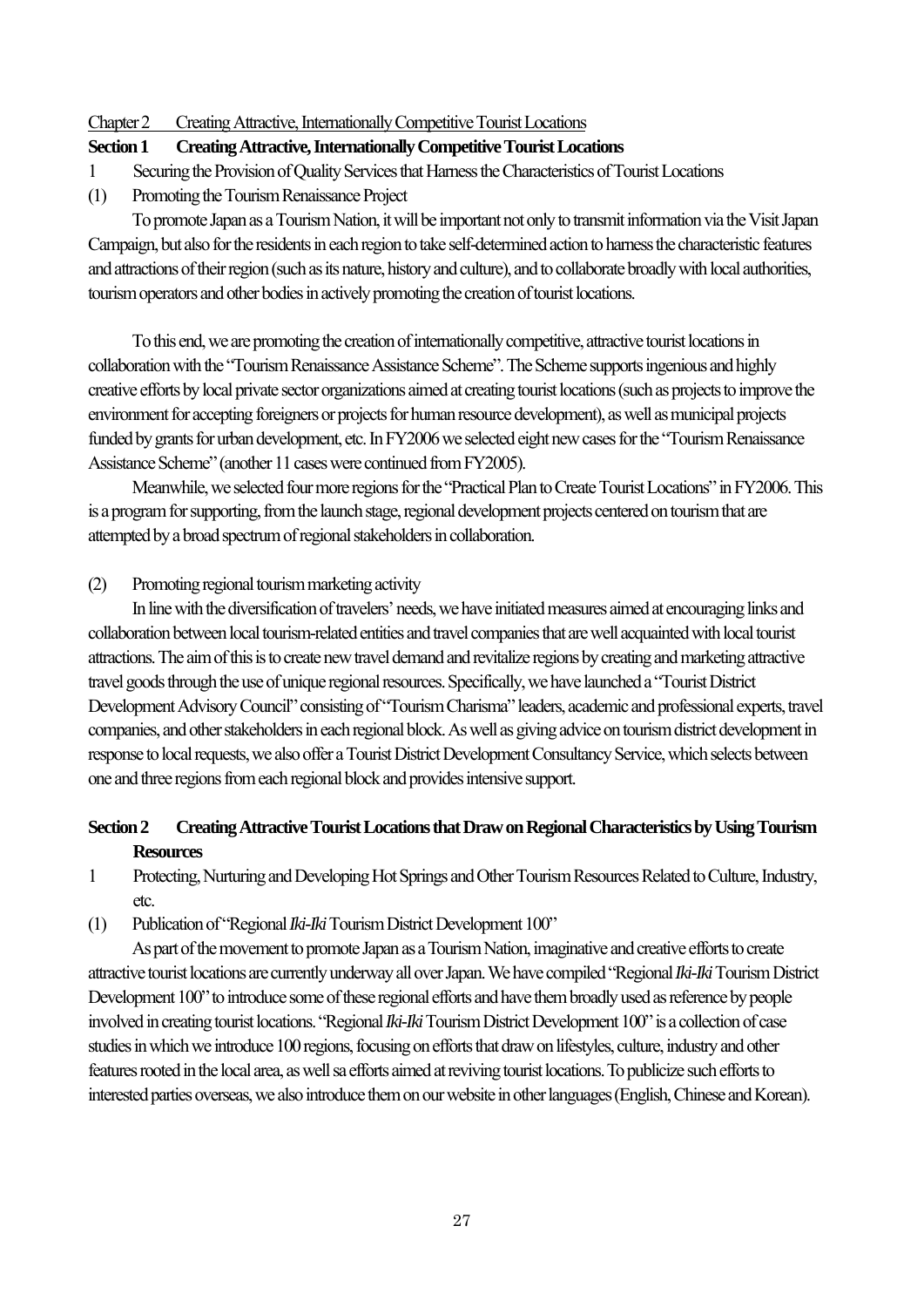# Chapter 3 Strengthening the International Competitiveness of the Tourism Industry and Developing Human Resources to Contribute to the Promotion of Tourism

# **Section 1 Strengthening the International Competitiveness of the Tourism Industry**

- 1 Ensuring the Provision of Services to Meet the More Sophisticated Demands of Tourists and the Diversification of Travel Formats
- (1) Stimulating the accommodation industry

With a view to stimulating the accommodation industry by providing new services to meet changes in trends for travel demand (such as the increase in individual and small group travel), we conducted a demonstration experiment in eight regions of Japan, including the Lake Akan hot spring. The experiment focused on issues such as the introducing separate accommodation and meals. We then gathered and analyzed data with a view to establishing a new business model and diffusing it all over Japan.

#### **Corroborative experiments to stimulate overnight stay industry**

Based on the report of the "Research study committee related to overnight stay industry stimulation business strategy", Akanko hot spring and seven other nationwide areas were selected as models for corroborative experiments related to separation of overnight stays and meals. Each area's measures are introduced as best practices for promotion of nationwide diffusion, with a view to stimulating the overnight stay industry.



| Hokkaido Kushiro City (Akanko hot              | Akanko hot spring overnight stay and meals separation promotion seeks diversification of   |  |  |
|------------------------------------------------|--------------------------------------------------------------------------------------------|--|--|
| springs)                                       | dining pleasures                                                                           |  |  |
| Miyagi Prefecture Sendai City (Sakunami        | Stimulation of inns and hotels in the Sakunami hot spring eastern district by means of the |  |  |
| hot springs)                                   | "Dining Out Plan" (provisional designation)                                                |  |  |
| Miyagi Prefecture Sendai City (Akiho hot       | Program for separation of overnight stays and meals in government ordinance urban hot      |  |  |
| springs)                                       | spring areas                                                                               |  |  |
| Niigata Prefecture Sado City                   | Stimulation of overnight stay industry by separating overnight stays and meals             |  |  |
| Shizuoka Prefecture<br><b>Shizuoka</b><br>City | Overnight stay facilities business strategy for creating potential tourism areas           |  |  |
| (Tateyamadera hot springs)                     |                                                                                            |  |  |
| Hyogo Prefecture Kobe City (Arima hot          | Arima hot spring prosperity creation business                                              |  |  |
| springs)                                       |                                                                                            |  |  |
| Nagasaki Prefecture Hirado City                | Promotion of overnight stay and meals separation in Hirado district                        |  |  |
| Kyoto City                                     | Corroborative experiments related to handling of new overnight stay service travel firms   |  |  |
|                                                | using urban houses and old private houses                                                  |  |  |

## **Section 2 Developing Human Resources to Contribute to the Promotion of Tourism**

- 1 Enhancing Further Education to Assist in Strengthening the International Competitiveness of Tourist Locations and the Tourism Industry
- (1) Training human resources in institutes of further education

In FY2006, tourism-related faculties or departments were set up in six universities, namely Takasaki City University of Economics, Josai International University, Rikkyo University, Teikyo University, Matsumoto University and Seinan Jo Gakuin University.

With this, the number of student places in tourism-related faculties or departments in universities reached a total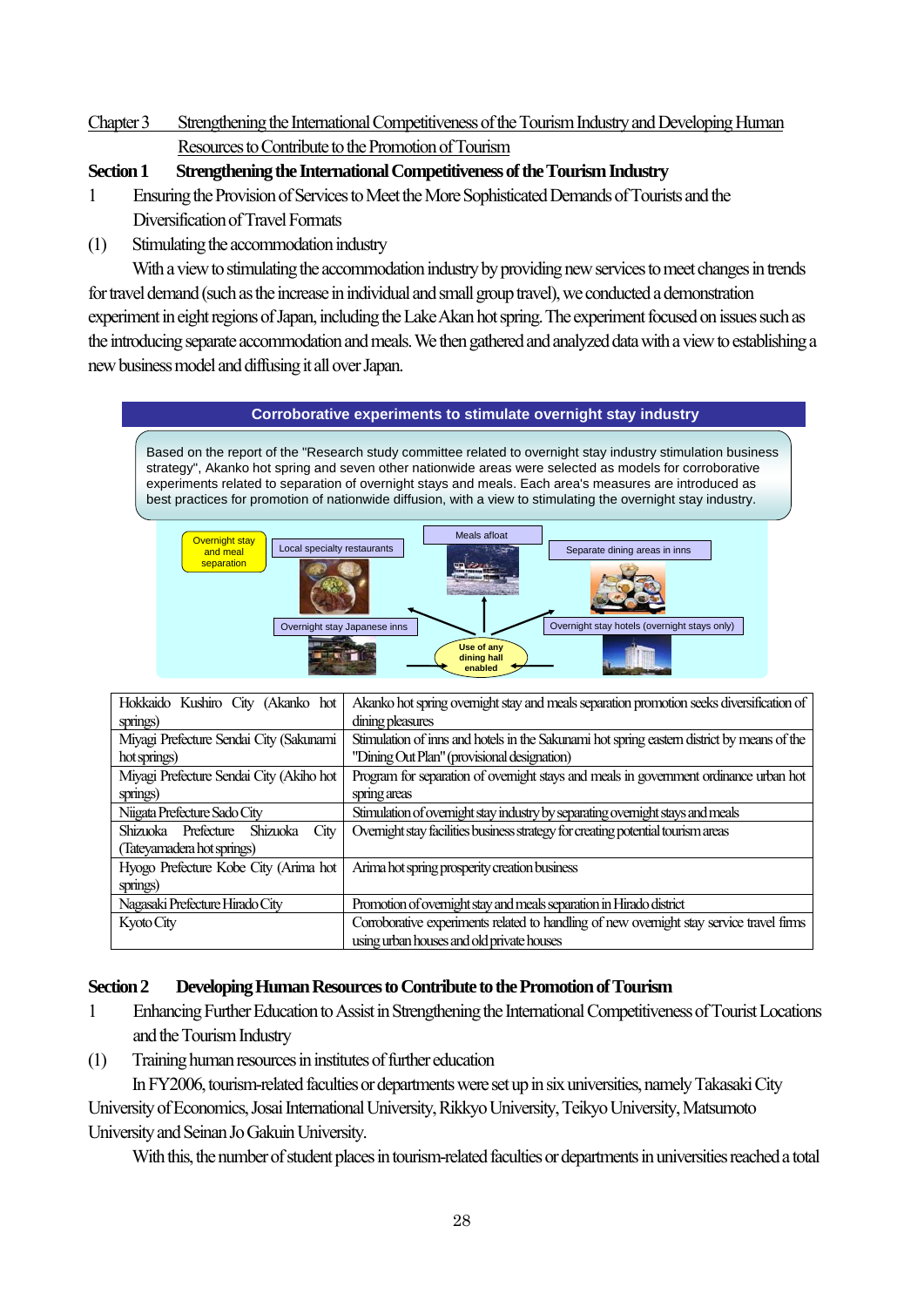of 3,000 (5 faculties, 28 departments) in FY2006, having increased by 1,095 places (11 departments) over the last five years.



## Chapter 4 Promoting International Tourism

#### **Section 1 Promoting visits to Japan by foreign tourists**

- 1 Harnessing Japan's Traditions, Culture, etc., for Prioritized and Effective Tourism PR Activity Overseas
- (1) Promoting the Visit Japan Campaign
- ① South Korea

With the removal of time restrictions on short-term stay visas from March 2006, an increase in leisure time due to the expansion of the five-day week, and the impact of the firm South Korean economy, demand for overseas travel is in an expanding trend, especially for individual travel. After an intensive advertising promotion campaign to consumers over three periods (summer, autumn, winter) with Internet linkage, the number of South Korean travelers visiting Japan topped two million for the first time in 2006, reaching 2.12 million (an increase of 21.2% compared to the previous year).



Ceremony commemorating attainment of annual 2 million Korean visitors to Japan

② China

2006 was billed as "Japan-China Tourism Exchange Year", and various exchange projects were implemented. Following efforts to support the creation and marketing of 'visit Japan' travel goods (for example, by emphasizing the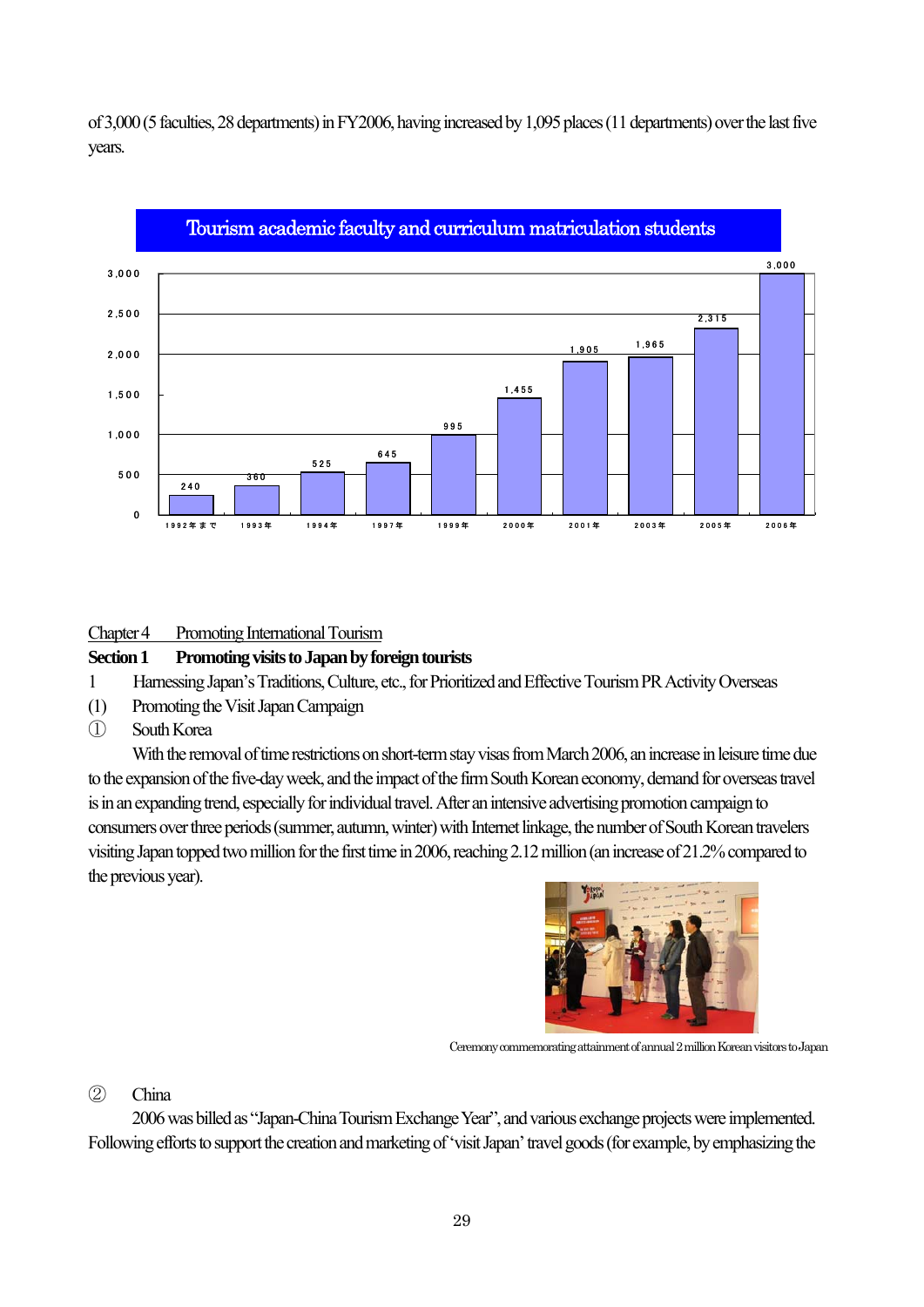appeal of Japan as a travel destination to consumers through participation in the JATA World Travel Fair, etc., holding events such as training for travel company staff in charge of sales, and so on), the number of Chinese travelers visiting Japan in 2006 rose to 810,000 (an increase of 24.4% from the previous year).

# ③ Australia

When former MLIT Minister Kitagawa visited Australia on August 10th, 2006, a "Japan-Australia Tourism Night" was held in Sydney to commemorate the Japan-Australia Year of Exchange. The event was attended by 250 guests. At the event, representatives of the Australia-Japan Society and JETAA (the JET Program Alumni Association) were appointed as special envoys of the Visit Japan Campaign. Their cooperation was requested with a view further increasing the number of travelers from Australia visiting Japan.

# **Section 2 Promoting Global Interchange**

- 1 Promoting Cooperation with Foreign Governments
- (1) Initiatives by Japan, South Korea and China

Between July 1st and 3rd, 2006, the 1st Meeting of Japanese, Chinese and South Korean Tourism Ministers and commemorative events were held in Kushiro, Asahikawa and Sapporo, Hokkaido. The Ministerial Meeting was held in Akan-cho, Kushiro, on July 2nd. Japanese Minister of Land, Infrastructure and Transport Kazuo Kitagawa, Shao Qiwei, Director of China's National Tourism Administration, and South Korean Culture and Tourism Minister Kim Myong Gon exchanged views with a view to strengthening cooperation in tourism between the three countries. The outcome of the Meeting was presented as the "Hokkaido Declaration on the Promotion of China-Japan-Korea Tourism Exchange and Cooperation". As well as confirming the diverse significance of tourism, the Declaration states that, with the arrival of the era of major East Asian exchanges in the 21st century, the three countries would strive to strengthen cooperation while respecting each other's culture and traditions. Plans for an expansion of tourism exchanges within the Japan-China-South Korean sphere, dubbed the "Japan, China and Korea Tourism Big Bang", were also formulated.



# Chapter 5 Improving the Environment to Encourage Tourist Travel

# **Section 1 Making Tourist Travel Smoother and Easier**

- 1 Encouraging Holiday Taking
- (1) Improving the environment to stimulate travel demand by taking more holidays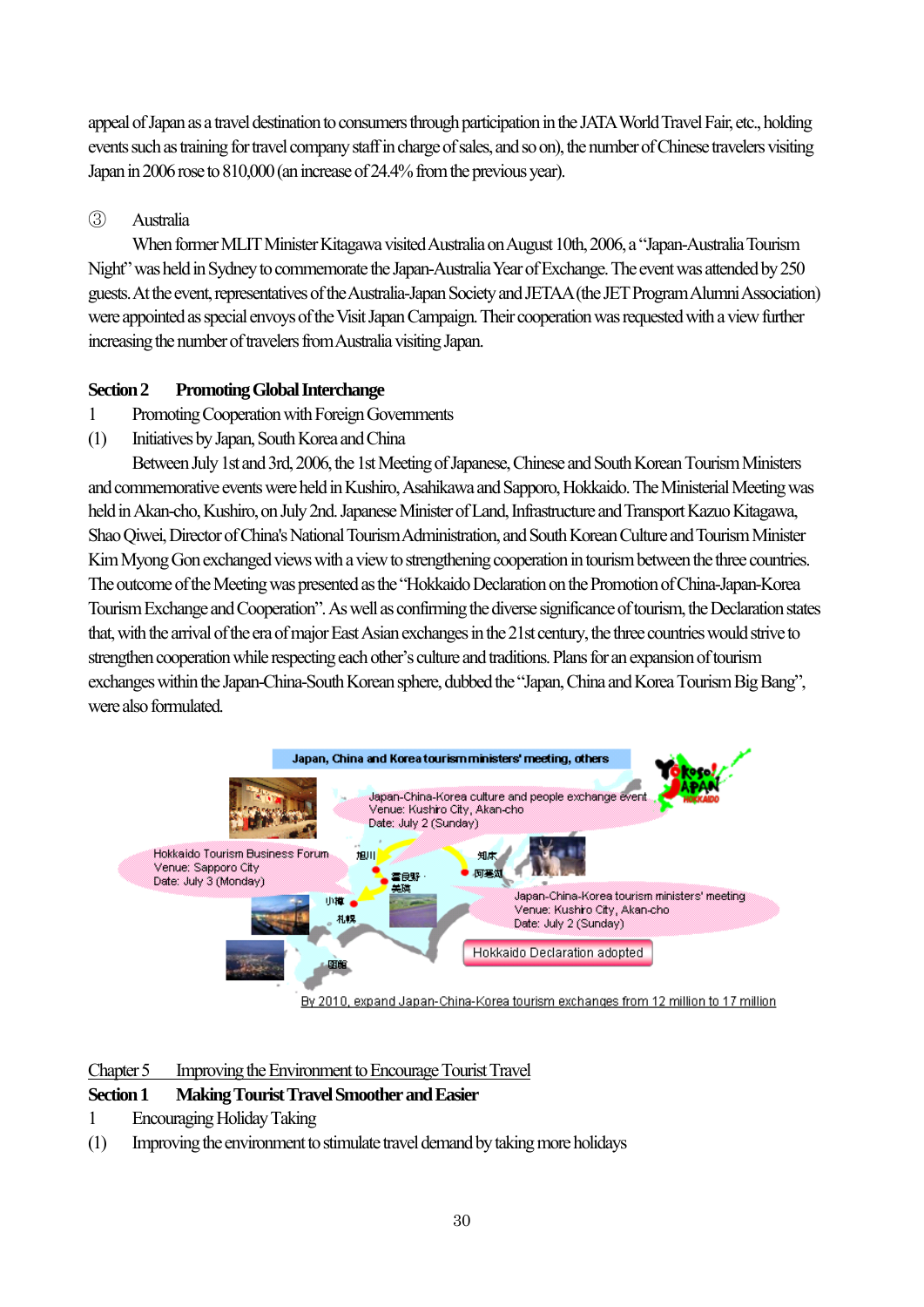With a population decline expected in areas outside the major cities, more and more regions are aiming to revitalize by expanding cultural exchanges through tourism. To link these regional efforts to an expansion of cultural exchanges, domestic travel demand will need to be stimulated. Thus, with a view to studying holiday-taking behavior and measures to stimulate domestic travel demand linked to holiday-taking, we held an "Informal Meeting on Holiday-Taking Behavior to Stimulate Domestic Travel Demand" in February 2007. Following this, in March 2007, we held a "Symposium to Promote Long Family Holidays: Stimulation of Domestic Travel Demand and Approaches to Holiday-Taking Behavior". The aim of the symposium was to arouse public awareness of the significance of travel, including long family holidays, and the importance of taking holidays.

Meanwhile, to promote a more even dispersal of holidays, which tend to be concentrated in certain times of year, the Tourism Industry Association of Japan holds an "Autumn Holiday Campaign". In FY2006, it conducted PR activity using posters and others, sales promotion of various travel goods to coincide with "autumn holidays", and other activities.

#### **Section 2 Enhancing Convenience for Tourists**

- 1 Developing travel-related facilities and public facilities that can be used with ease by elderly or disabled persons, foreigners and other travelers who require special consideration, and improving the convenience of these
- (1) Support for the introduction of information devices by public transport operators, etc.

On April 1st, 2006, the "Act on Promoting International Tourism by Encouraging the Development of Travel Destinations for Foreign Tourists, etc. (Foreign Tourist Visit Promotion Act)" came into effect. With this, public transport operators and others became obliged to promote the provision of guidance information in foreign languages, etc. Meanwhile, transport sectors used by large numbers of foreign tourists (such as routes linking international airports with principal tourist locations, in particular) were designated as sectors in which public transport operators and others are obliged to prepare plans for the promotion of information provision, and to provide information in line with those plans. Plans were to be submitted by the end of FY2006. We provided information on these designated sectors to foreign travelers via our English website in FY2006.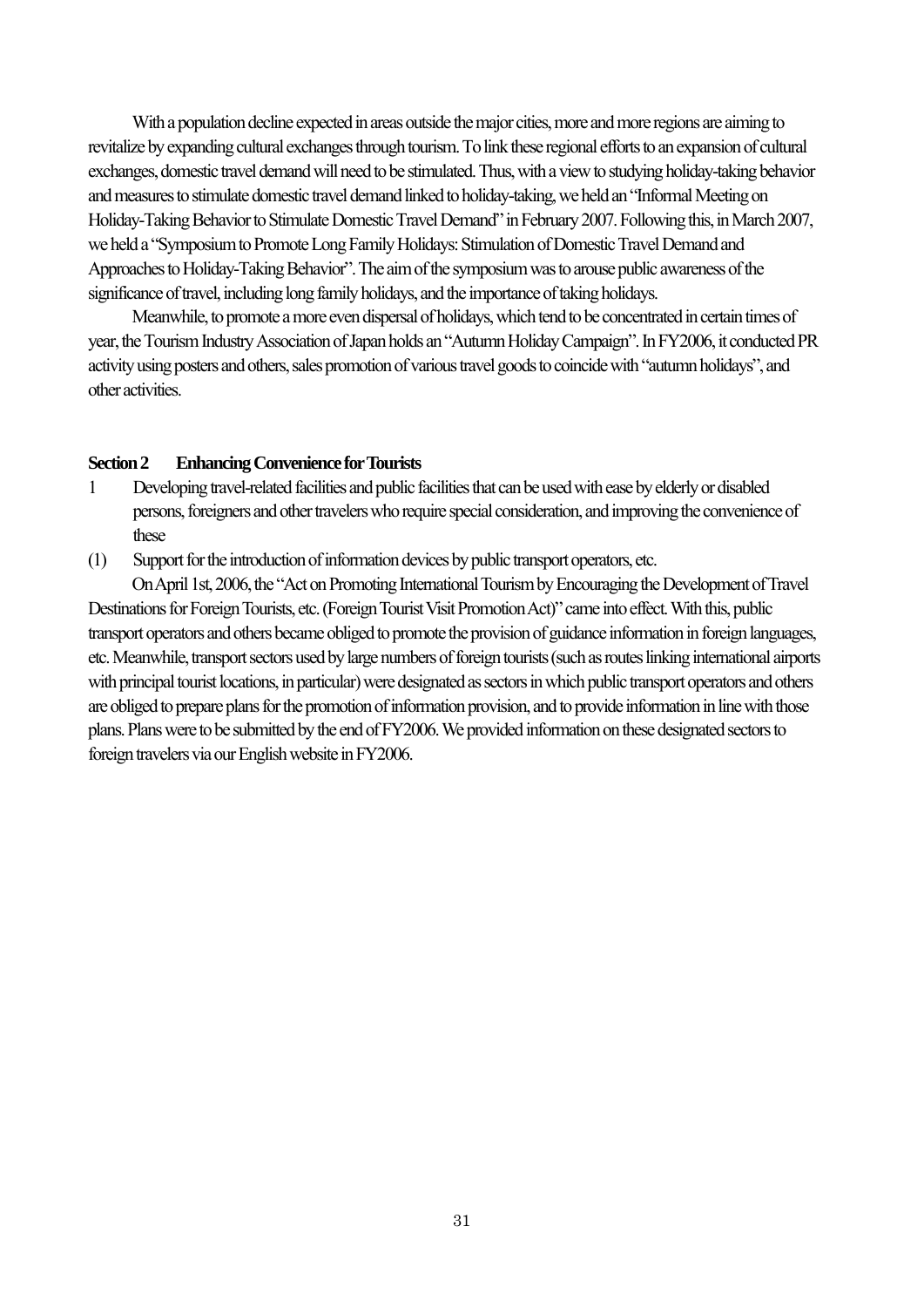# **Measures for Tourism in FY2007**

## Chapter 1 Creating Attractive, Internationally Competitive Tourist Locations

- 1 Securing the Provision of Quality Services that Harness the Characteristics of Tourist Locations
- (1) Promoting the Tourism Renaissance Project

To promote the creation of internationally competitive, attractive tourist locations that will act as receivers for foreign travelers to Japan, we will implement the Tourism Renaissance Project and comprehensively support efforts to promote tourism through concerted action by the local private sector and the administration.

In FY2007, we will position "hand-made tourism service creation projects" (which aim to promote, among others, business startups in tourism services that make use of the industry, culture, history and lifestyles rooted in a region and are implemented collectively by the region) and "foreign visitor satisfaction enhancement projects" (which help to increase repeat visits by improving the satisfaction levels of foreign visitors) as priority sectors and give them positive support. Meanwhile, as well as planning and producing initiatives for the creation of tourist locations, we will also take steps to apply the necessary coordination and form consensus; train and register human resources who will be able to specifically reproduce visitor attraction effects in the regions; implement "tourist location producer projects" that will act as bridges to the regions; and promote the creation of attractive tourist locations as well as the stimulation of regional economies and employment.

(2) Support via the Program for the Use of Regional Resources by Small and Medium Enterprises

In FY2007 we will create a "Program for the Use of Regional Resources by Small and Medium Enterprises", through which we will provide comprehensive support for small and medium enterprises that develop new goods and services using regional resources and attempt to market the same.

2 Forming pleasant urban areas

To promote district development that attempts to form pleasant urban landscapes and draws on regional characteristics, we will promote the formulation of landscape plans by landscape administration bodies based on the Landscape Act. We will also use a newly created Landscape Formation Comprehensive Support Project to support initiatives based on preserving and utilizing landscape structures and trees that are important for the formation of pleasant landscapes in a region.



"Urban Landscape Grand Prize" -- beautiful house alignment award to Omi Hachiman City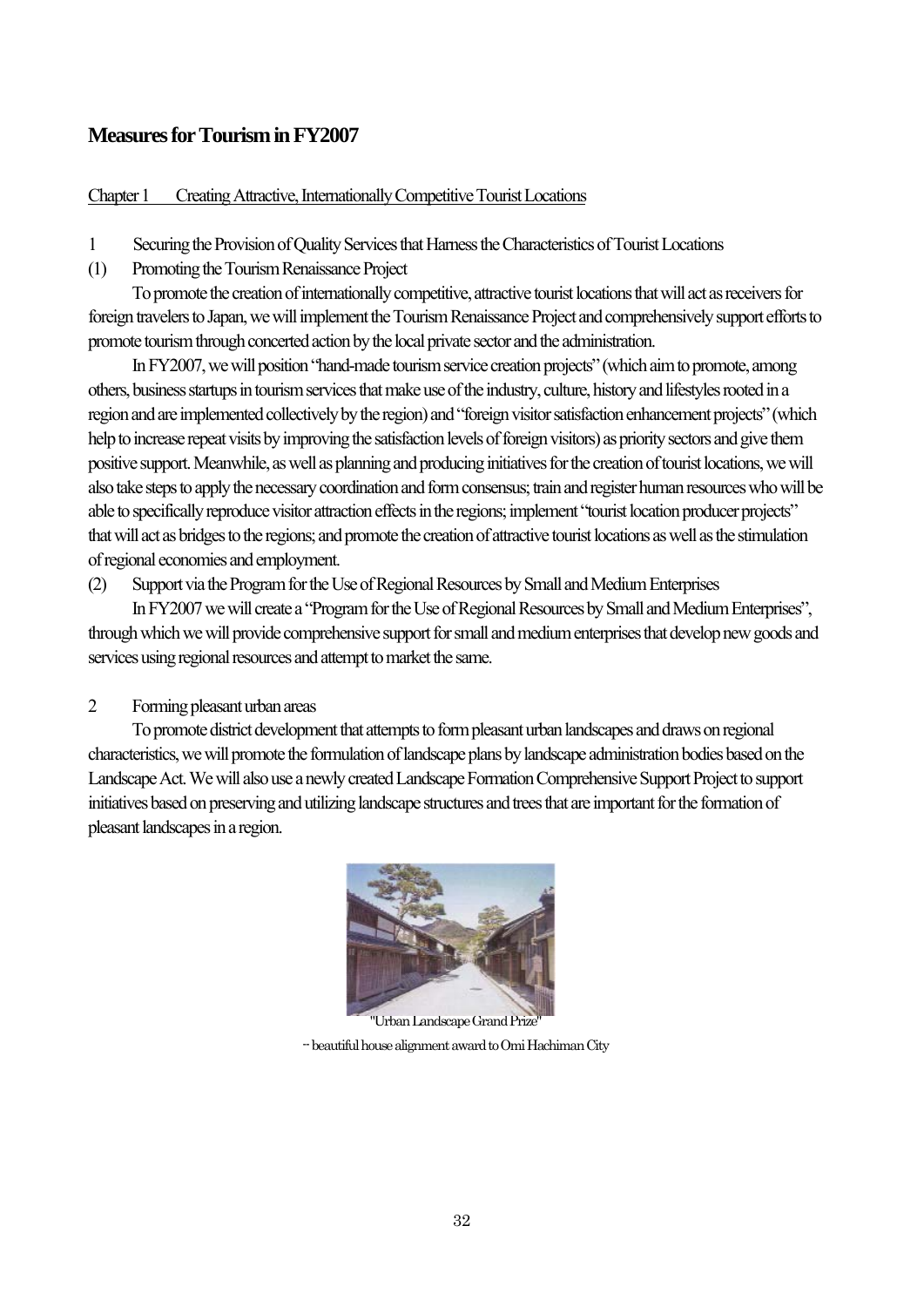# Chapter 2 Strengthening the International Competitiveness of the Tourism Industry and Developing Human Resources to Contribute to the Promotion of Tourism

1 Promoting the Creation and Marketing of New Tourism

We will support the formation of a "new tourism" market by undertaking database creation and demonstration projects, among others, in order to promote the creation and marketing of "new tourism" (new travel formats based on personal experience and interaction, which draw on the attractions unique to a region and include long-term residential-type tourism, eco-tourism and health tourism).

# 2 Training Human Resources in Institutes of Further Education

We will set up a "Cross-Sector Review Council on the Training of Tourism-Related Human Resources". consisting of members from tourism-related industries, universities and relevant government bodies. The Council will share information on the training of human resources in the tourism sector and study future cross-sector collaborative measures.

3 Fostering human resources employed in the tourism industry

 As well as implementing training designed to improve levels of response to foreign travelers in Japan by tourism employees and others, we will also survey the skills needed by tourism industry employees and conduct studies aimed at establishing assessment methods, in order to respond to the diversifying needs of foreign travelers to Japan and improve the motivation of tourism industry employees.

## Chapter 3 Promoting International Tourism

1 Promoting Global Interchange through the Visit Japan Campaign, etc.

With a view to increasing the number of foreign travelers to Japan in 2007 to 8 million (an increase of 9.1% compared to the previous year), we will continue to develop the "Visit Japan Campaign", a nationwide campaign conducted jointly by the national government, local authorities and the private sector.

Concerning the Chinese market, Prime Minister Abe and Chinese President Hú Jǐntāo agreed on the aim to achieve cultural exchanges of 5 million people between Japan and China in 2007. Since 2007 coincides with the 35th anniversary of the normalization of relations between Japan and China, large-scale Japan-China commemorative exchange projects will be implemented. Through these and others, we will attempt to further increase the number of Chinese travelers visiting Japan.

As concerns the South Korean market, meanwhile, 2007 is the 400th anniversary of the "Chosen Tsushinshi" (Korean ambassadors of faithful exchange), and to commemorate this, the two countries have agreed to exchange visiting delegations. Taking these events as a focal point, we aim to further increase the number of South Korean travelers visiting Japan.

As well as activating initiatives based on existing bilateral agreements, we will also promote an expansion of exchanges based on tourism exchange years with Thailand, Canada and India in 2007.